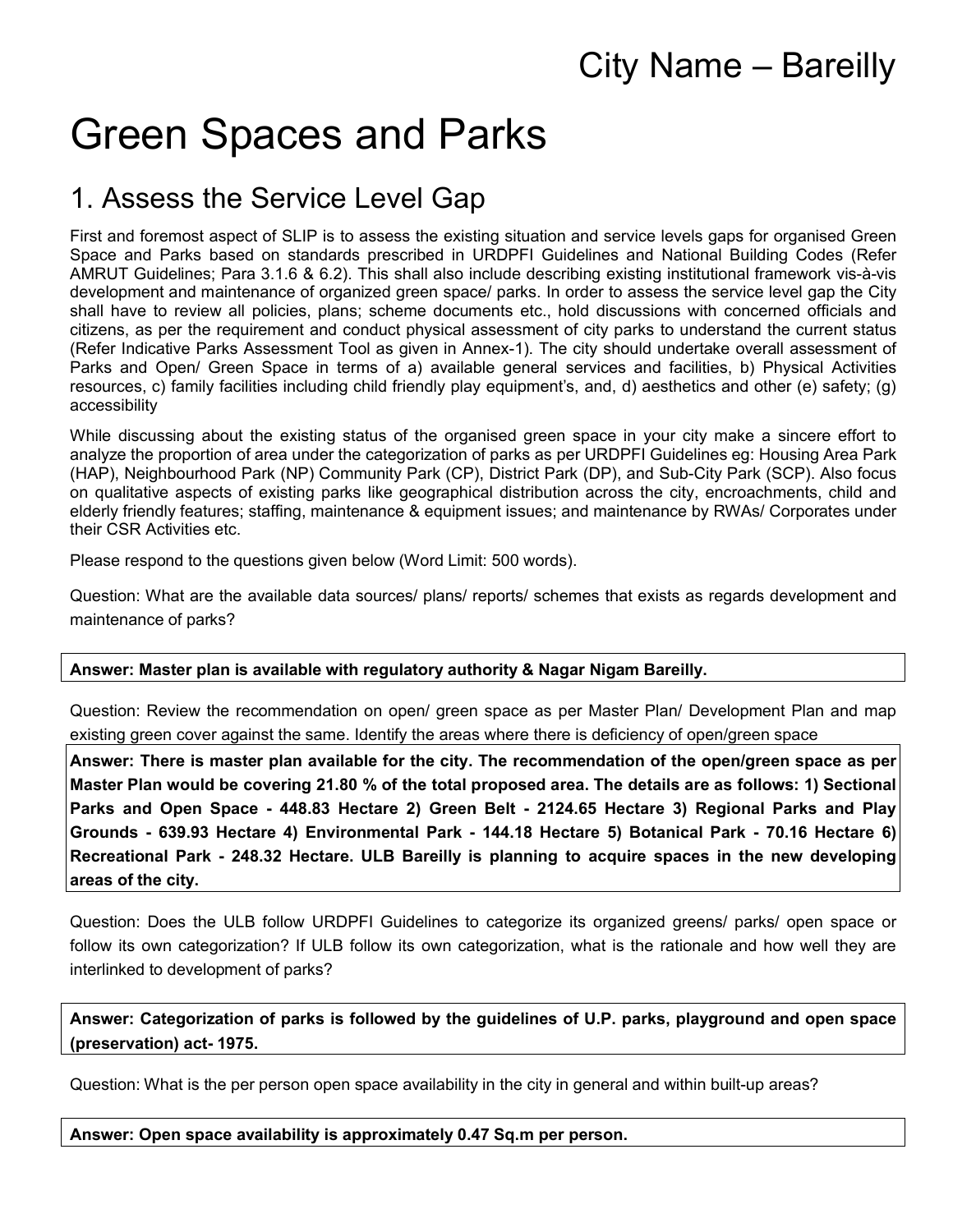| Sr. No. | <b>Indicators</b> | <b>Present</b><br><b>Status</b> | <b>Benchmark</b> | <b>Source</b>                    | <b>Reliability</b><br>Factor |
|---------|-------------------|---------------------------------|------------------|----------------------------------|------------------------------|
|         | 3 SQM             | $0.47$ Sq. M                    | 3 SOM            | Masterplan/Developement   Low- C |                              |

Source: URDPFI – 2014 & Analysis of ULB Level Data

Question: Have the ULB/ City prepared park wise inventory of facilities and amenities? (ULB should identify some of the quick-win parks, which could be developed with minimal intervention that can attract good number of citizens)

**Answer: Yes, ULB Bareilly has prepared park wise inventory of facilities and amenities for attracting good number of citizens.**

Question: How is the physical condition of parks in the city? Do they have boundary wall, fenced area, facilities of public conveniences, tubewell, dustbins etc. (Mention in proportions, if possible)

**Answer: The physical condition of parks in the city is very poor though most of the parks have boundary**  wall, gates, horticulture available there is still a lot of improvement required in the same. There is lack of **basic amenities, green cover in the Parks.**

Question: Whether parks have well planned play area encouraging physical activity? Are they equipped with child friendly play equipments, snack/ ice cream parlors/ kiosks etc. (Mention in proportions, if possible)

**Answer: There is neither well planned play area in any park that encourages the physical activity nor the parks are equipped with child friendly play equipments, snack/ice cream parlours/kiosks etc.**

Question: How well aesthetics component have been built in parks of your city? Are they well illuminated, landscaped – manicured with water bodies/ fountains etc. wherever possible? (Mention proportions, if possible)

**Answer: There are total 254 parks in the city. But none of these parks are well developed and also does not have any aesthetic component.**

Question: Are there some running schemes/ projects – Central/ State/ Donor funded in the city as regard development of parks/ open spaces? Or else ULB is funding park development of parks/ green space out of its own budget?

**Answer: ULB is funding park development of parks/ green space out of its own budget. In the Year 2015- 16 various works of the value 1.16 Crores are going on and certain other parks have been proposed. There are 2 parks which are being developed and maintained under PPP mode. The two parks are namely: Damodar Park and Pant Park are being developed by Reliance GIO.**

Question: Explain the process how a park/ open space is normally shortlisted for development? Does the city have rationale for park selection for development or it is done on ad-hoc basis.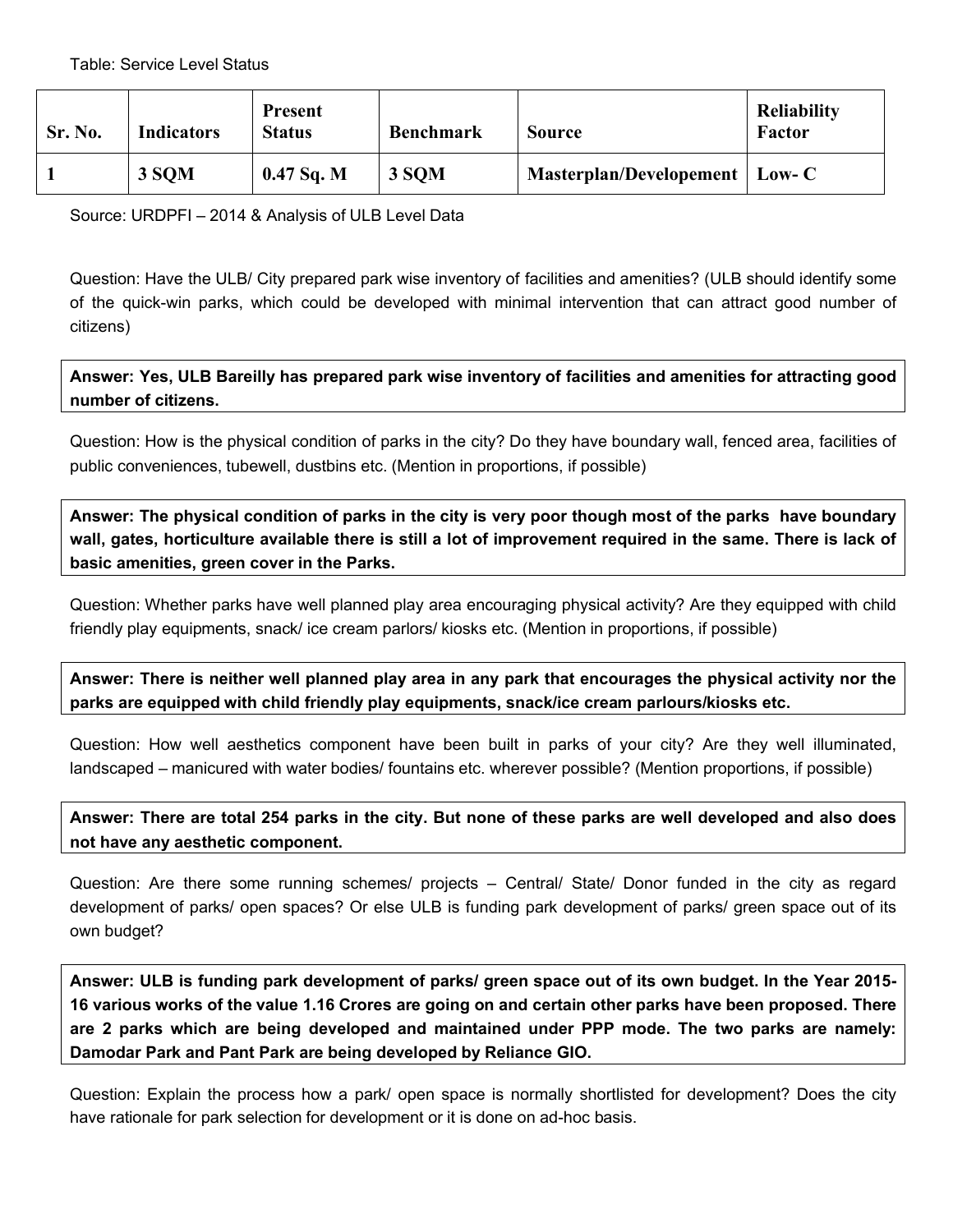**Answer: Park for the development has been short-listed by considering the two factors: 1) Providing facility to maximum people, 2) Minimum investment for development. There are some sites which are selected for development on the recommendation of Corporation and also on priority basis.**

Question: List the organizations/ authorities/ private sector firms etc. and describe their roles and responsibilities in development of city parks/ open space along with green area under their jurisdiction.

**Answer: 1. Municipal Corporation Bareilly- Development of Parks, Rehabilitation of parks, 2. Bareilly Development of Authority- Development of Parks, Rehabilitation of parks, 3. Reliance GIo- Rehabilitation of parks, Swing and Fountain maintaenance.**

Question: Where can new parks be developed in the future; how much space may be available.

**Answer: New parks could be developed over lands which are available of the Municipal Corporation, they are situated in Parsakhera and Khadau Area Situated in Zone 1**.**Further new parks may be developed in proposed future housing projects by Prescribed Authority & Avas Vikas Parishad, Bareilly.**

Question: As per the DP or Master Plan for new areas, how much is allocated?

**Answer: Master plan is available. The recommendation of the open/green space as per Master Plan would be covering 21.80 % of the total proposed area. The details are as follows: 1) Sectional Parks and Open Space - 448.83 Hectare 2) Green Belt - 2124.65 Hectare 3) Regional Parks and Play Grounds - 639.93 Hectare 4) Environmental Park - 144.18 Hectare 5) Botanical Park - 70.16 Hectare 6) Recreational Park - 248.32 Hectare**

Question: Who manages the parks in the city? How much delegation of responsibility has been given to RWAs and/or NGOs?

**Answer: Municipal Corporation manages most of the parks in the city. Two parks are being maintained by Reliance GIO and Four Parks namely Agrasen Park, Model Town Park, Balaji Park and CI Park are being managed by RWAs.**

Question: Which parks get flooded or water logged?

**Answer: Every park can be accessed easily. None of them get flooded/water logged except some like are Akshar Vihar park, Ambedkar park, Ghandhi nagar Park.**

Question: Does the ULB have any guidelines for providing safe and secure access to parks for children and elders?

**Answer: At present ULB Bareilly have no guideline for providing safe and secure access to parks for children and elders.**

Question: Is there a system for preventing the entry of animals into parks?

**Answer: No such system is available for preventing the entry of animals into parks. But gates and** 

**boundary walls are provided in the parks.**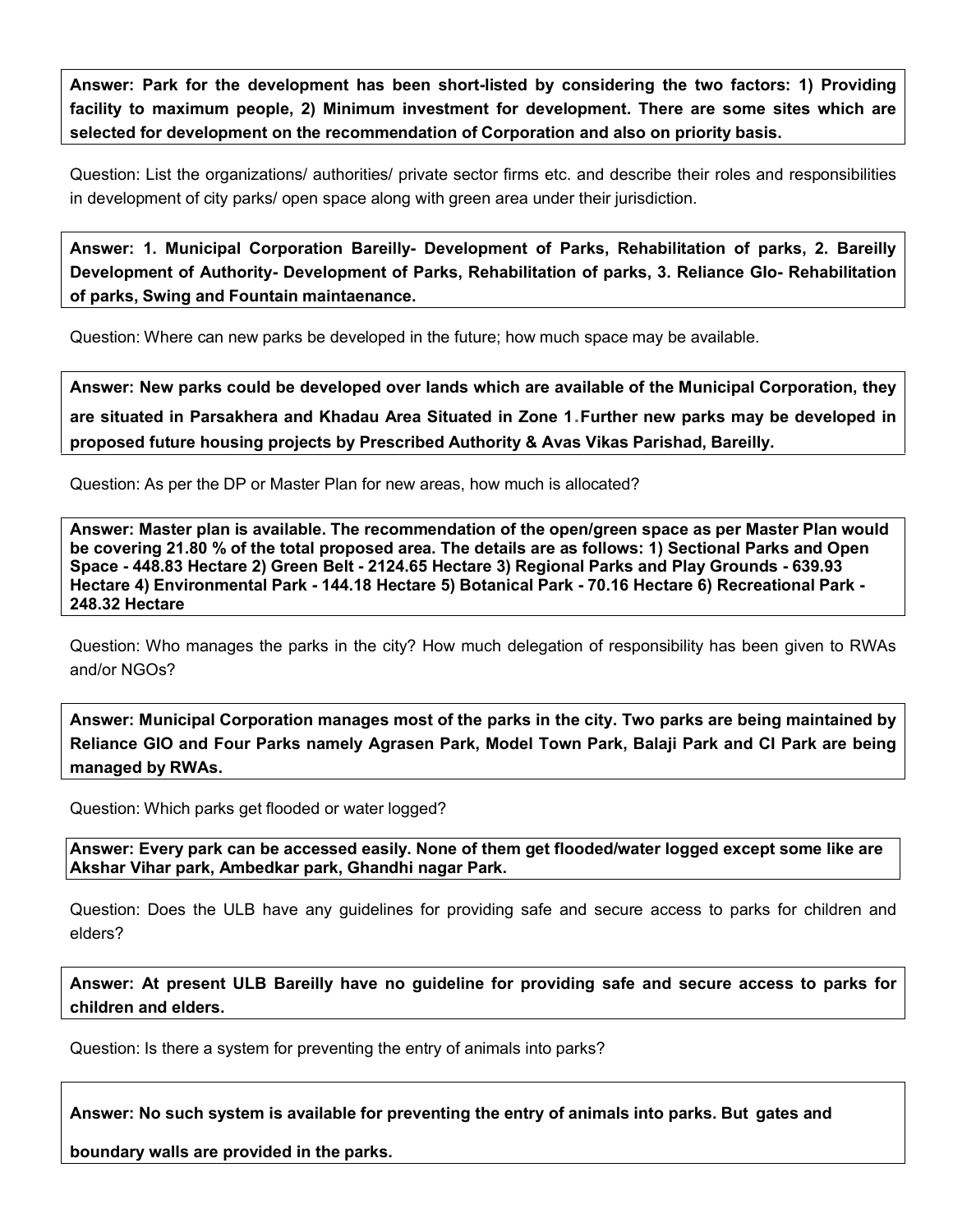### **Answer: At present city does not have any guidelines?**

| <b>Sr</b><br>No. | <b>Jurisdiction</b>                                  | <b>No. of Parks</b> | Area of Parks (in<br>Sq.M.) | <b>Proportion</b><br>(in<br>$%$ age) |
|------------------|------------------------------------------------------|---------------------|-----------------------------|--------------------------------------|
| 1.               | <b>ULB</b>                                           | 120                 | 268759 Sq. M                |                                      |
| 2.               | <b>Development Authority</b>                         | 28                  | 39798 Sq. M                 |                                      |
| 3.               | <b>Private Ownership – Corporate/</b><br><b>NGOs</b> | 106                 | 137761 Sq. M                |                                      |
|                  | <b>Total</b>                                         | 254                 | 446319 Sq. M                | 0.42%                                |

Table 2: Jurisdiction wise – Allocation of Green Space and Parks

### Table 3: Hierarchy of Organised Greens in the City (As per URDPFI -2014)

| <b>Sr</b><br>No. | Catergory                                                  | No.<br>of<br><b>Parks</b> | Area Under<br>the<br>(in<br>Category<br>sq.m.) | % Area Under Parks/<br><b>Open Space</b> |
|------------------|------------------------------------------------------------|---------------------------|------------------------------------------------|------------------------------------------|
| 1.               | <b>Housing Area Park (HAP)(Less</b><br>than $5,000$ sq.m.) | 247                       | 276718 Sq.M                                    |                                          |
| 2.               | <b>Neighbourhood Park (NP)(5,000</b><br>$-10,000$ sq.m.)   | 04                        | 25756 Sq.M                                     |                                          |
| 3.               | Community Park (CP)(10,000 -<br>$50,000$ sq.m.)            | 02                        | 35000 Sq.M                                     |                                          |
| 4.               | District Park (DP)(50,000<br>$2,50,000$ sq.m.)             | 01                        | 91761 Sq.M                                     |                                          |
| 5.               | <b>Sub-City Park (SCP) (2,50,000</b><br>sq.m. $& above$ )  |                           |                                                |                                          |
|                  | <b>Total</b>                                               | 254                       | 446319 Sq.M                                    |                                          |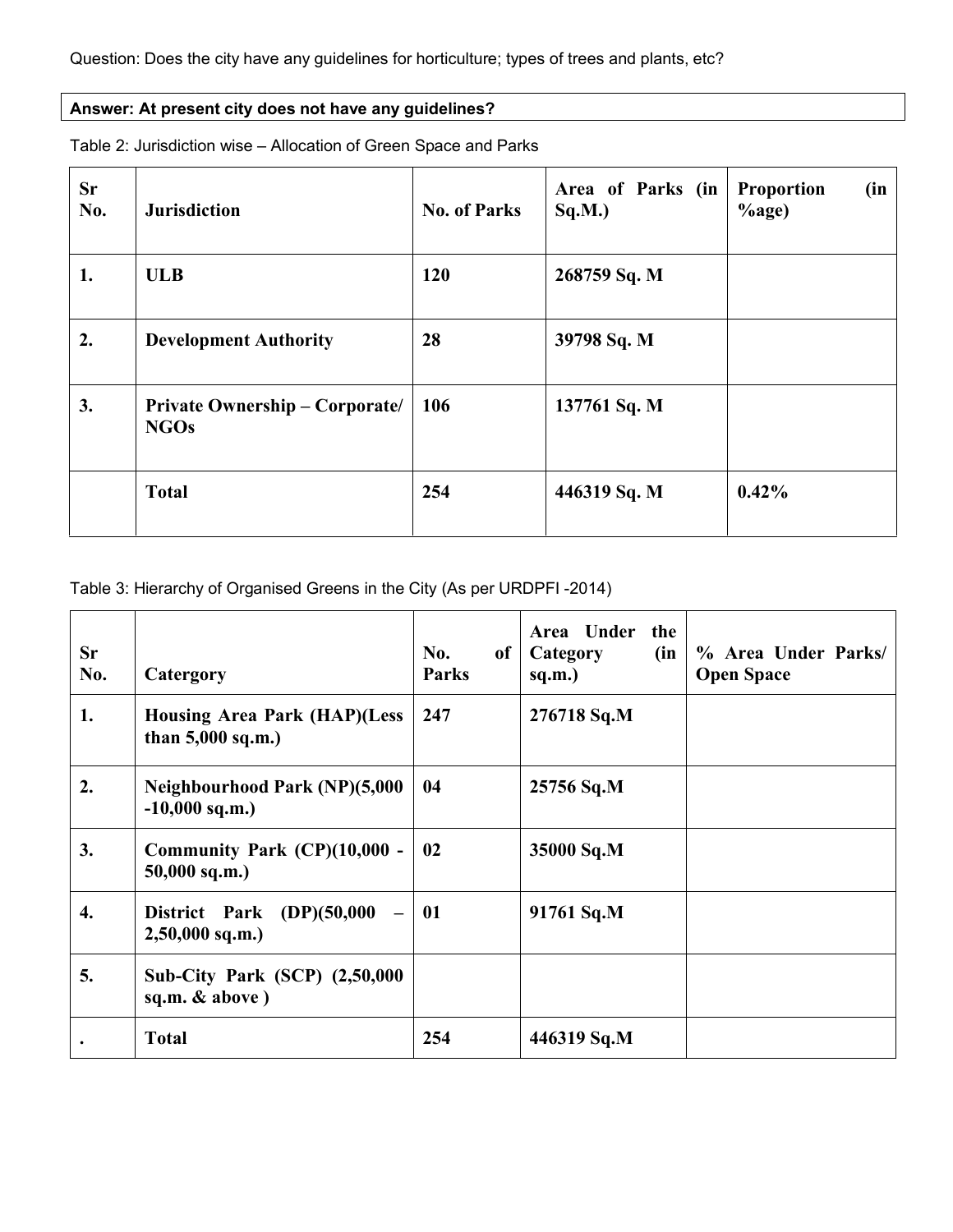## 2. Bridge the Gap

Once the gap between the existing Service Levels is computed, list out initiatives undertaken in different ongoing programs/ projects/ master – development plans to address these gaps. While bridging the gaps convergence with other ongoing Central, State and Local Government Programs/ Schemes will also be looked into. Based on above, objectives will be developed to bridge the gaps (AMRUT Guidelines; Para 6.3, Annexure-2; Table 2.1). Each of the identified objectives will be evolved from the outcome of physical assessment of parks using "Assessment Tools for Parks" (Refer Annex-1 of this document) and meeting the opportunity to bridge the gap.

As per para 5.1 (Sr.No.6) of AMRUT guidelines all projects involving development of green spaces & parks shall have to make special provision for child friendly components and establish a system of maintenance with local residents participation. At least one park from each of the 500 ULBs under AMRUT would be taken up for developing facilities for Children, Youth and Elderly.

Assessment of the current status of City parks/ open spaces would clearly bring out the gap/ dearth of open spaces in terms of area allocation, having inadequate citizen friendly features and issues pertaining to its maintenance. And these will lead to formulation of three broad objectives.

Please respond to the following questions in not more than 500 words

Question: Have the city took physical assessment of city parks? (ULB's may refer Annex-1 indicative procurement of this document).

**Answer: Yes we took physical assessment of city parks. All parks of Bareilly city have boundary walls. These parks have no facility like eating/drinking feature, sitting or resting feature, landscaping, play sets, play area, etc.**

Question: Try estimating demand gap of open/ green space in the city as per the URDPFI norms and space requirement as per NBC code.

**Answer: The open space availability in the city is approximately 0.47 Sq.M per person but according to URDPFI norms per person open space should be 10-12 Sq.M per person.**

Question: Explain how the city plans to fill the gap in green cover and progressively enhance green cover within City to 15% over next 5 years. ?

**Answer: There no new land for parks in the old built up area. In the next 5 Years the plan is to develop more than 5 park as Children Park, Renovation and extension of the present parks and develop at least two big parks in the available land in Zone 1 and further provision as per the Maha Yojna of BDA. City is planning to acquire new spaces in the new developing areas of the city. But initially we want to redevelop the old parks already existing in the city.**

Question: Assess and describe, if requisite provisions as per Master Plan and other State legislation have already been made?

#### **Answer: The provisions are as per the master plan of the city**

Question: Explain the city's action plans to make special provisions for installing child friendly components in the city parks as per AMRUT Guidelines. ?

**Answer: City plans to make special provisions for installing child friendly components in the city parks as per AMRUT Guidelines**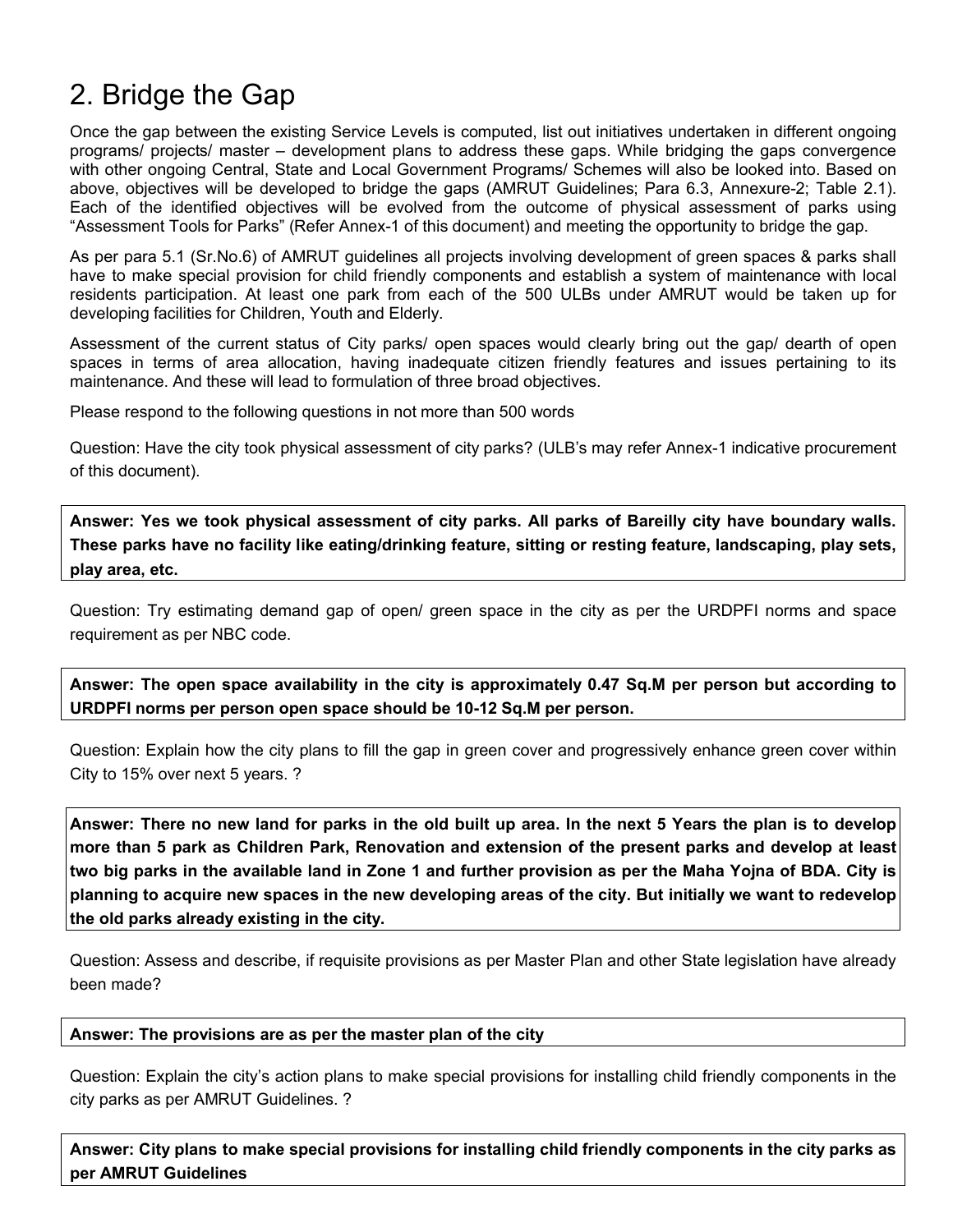Question: Explore option for O&M Contracts with (RWAs/ Citizens Groups/ Corporate Groups - CSR). Explain how the city plans to establish a system of maintenance with active citizens engagement as per AMRUT Guidelines.?

**Answer: The Nagar Nigam Bareilly will explore the option of O&M contracts with RWAs/ Citizens Groups/ Corporate Groups - CSR**

Question: List out initiatives undertaken in different ongoing programs and projects to address the gaps in enhancing the green cover. For this provide details of ongoing projects being carried out under different schemes with status and when the existing projects are scheduled to be completed? Provide information in Table XX.

| S.No | <b>Name of Project</b>                 | <b>Scheme Name</b>            | Cost<br>in<br>Rs Cr. | <b>Scheduled</b><br><b>Month</b><br>of<br>Completion | <b>Status</b><br>(as<br>dd<br>on<br>mm<br>yy) |
|------|----------------------------------------|-------------------------------|----------------------|------------------------------------------------------|-----------------------------------------------|
| 1.   | Zone 4 Park Pathway and<br>Maintenance | Municipal Corporation<br>Fund | $1.15$ Cr            | 2016                                                 | 50%                                           |

### **OBJECTIVES**

Based on above, objectives will be developed to bridge the gaps. While developing objectives following question shall be responded so as to arrive at appropriate objective.

Question: Please provide a set of 2-3 objectives to meet the gap in not more than 100 words.

**Answer: 1- Providing facilities like landscape, bench for sitting, pathways, lights to existing parks in the city. So we want to redevelop existing parks.**

**2- Develop children Park**

**3- Develop new big parks**

# 3. Examine Alternatives and Estimate Cost

Suggest alternatives/ options to complete the ongoing projects pertaining to developing parks and green spaces. Identify quick-win parks and open space which can also have play area and associated facilities for Children, Youth & Elderly. (Word Limit: 100 Words)

**Answer: At present there is no ongoing project pertaining to develop parks and green spaces.**

# 4. Citizen Engagement

ULBs will organize and conduct city level citizen consultation and receive feedback on the suggested alternatives and innovations. Each alternative will be discussed with citizens and activities to be taken up will be prioritized to meet the service level gaps. ULB will prioritize these activities and their scaling up based on the available resources. (AMRUT Guidelines; Para 6.6, 6.7 & 7.2). Please explain following questions in not more than 200 words detailing out the needs, aspirations and wishes of the local people. (Word Limit: 100 Words)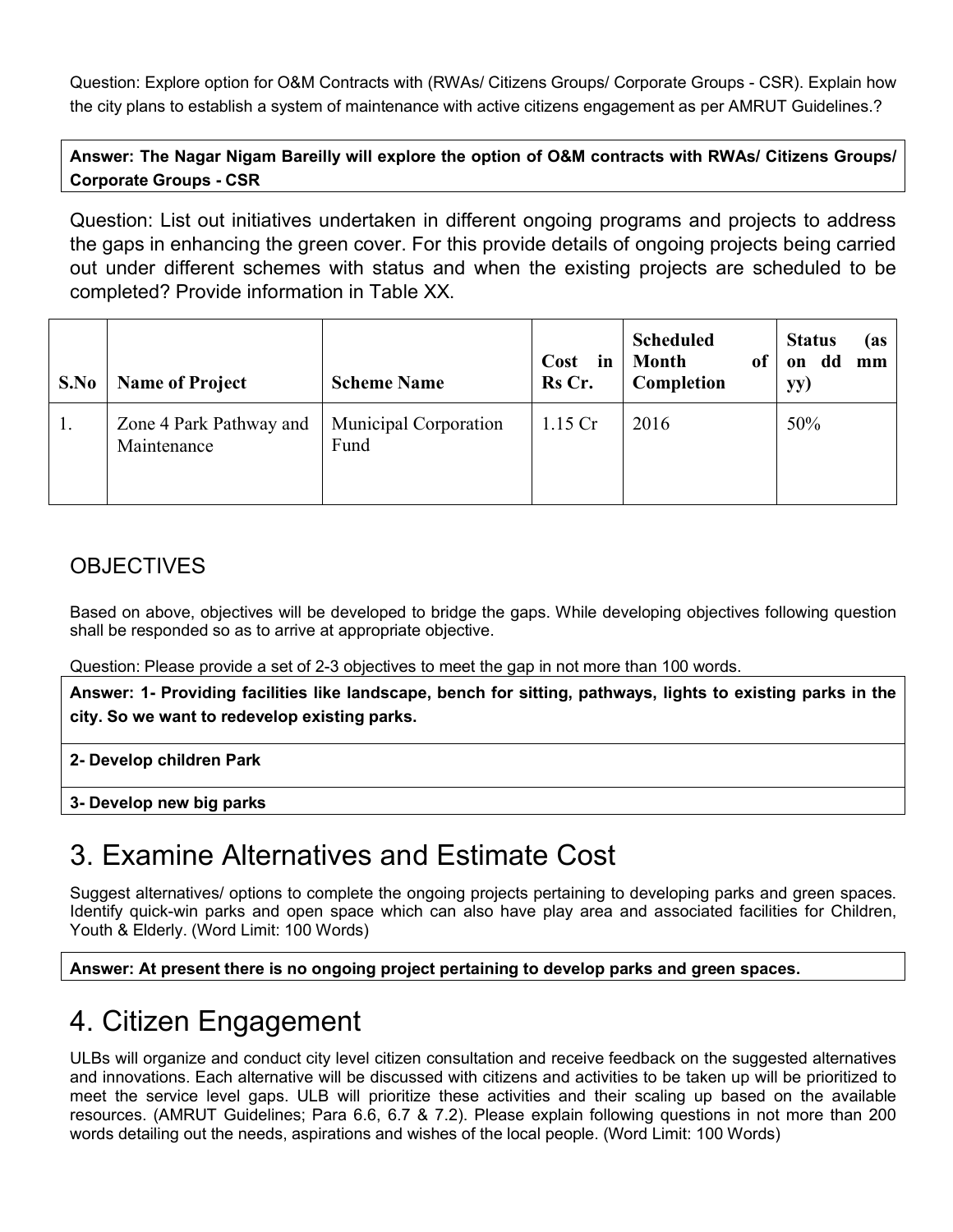#### **Answer: A survey has been done involving all relevant stakeholders.**

Question: Explore option for O&M Contracts including PPPP with (RWAs/ Citizens Groups/ Corporate Groups – CSR, Selling advertisement rights etc.).

#### **Answer: In future ULB will make O&M contracts through Public Private Community Partnership (PPCP).**

Question: Explain how the city plans to establish a system of maintenance with active citizen's engagement as per AMRUT Guidelines.

**Answer: The ULB Bareilly is planning to establish a system of maintenance with active citizen engagement by applying a minimum entry charges.**

Question: Has ward/ zone level consultations held in the city?

**Answer: Yes, ULB Bareilly has conducted meeting with ward members on 30/06/2015 also meetings and consultations were done with citizens on 18/09/2015 in Hotel Bareilly Palace.**

Question: Has alternatives explored are crowd sourced?

**Answer: Yes, alternatives explored are crowd sourced. Public consultation were also done and opinion was shared Nagar Palika website: www.nagarnigambareilly.com.**

Question: What is feedback on the suggested alternatives and innovations? (100 words)

**Answer: Citizens suggested to rejuvenate the existing parks in the city.**

Question: Has alternative taken up for discussions are prioritized on the basis of consultations?

**Answer: The ULB Gonda called meetings at ward level for discussions on alternatives. Suggestions regarding development of parks have been prioritized. Meetings with ward members on 30/06/2015 also meetings and consultations were done with citizens on 18/09/2015 in Hotel Bareilly Palace.** 

Question: What methodology adopted for prioritizing the alternatives?

**Answer: The minimum charges/maintenance fee required with maximum number of citizens.**

### 5. Prioritize Projects

Based on the citizen engagement, ULB will prioritize these activities and their scaling up based on the available resources to meet the respective objectives. While prioritizing projects, please reply following questions (Word Limit: 100 Words)

Question: What are the sources of funds?

**Answer: At present there is no source except Municipal Corporation Fund, Central Govt. or State Govt. funding.**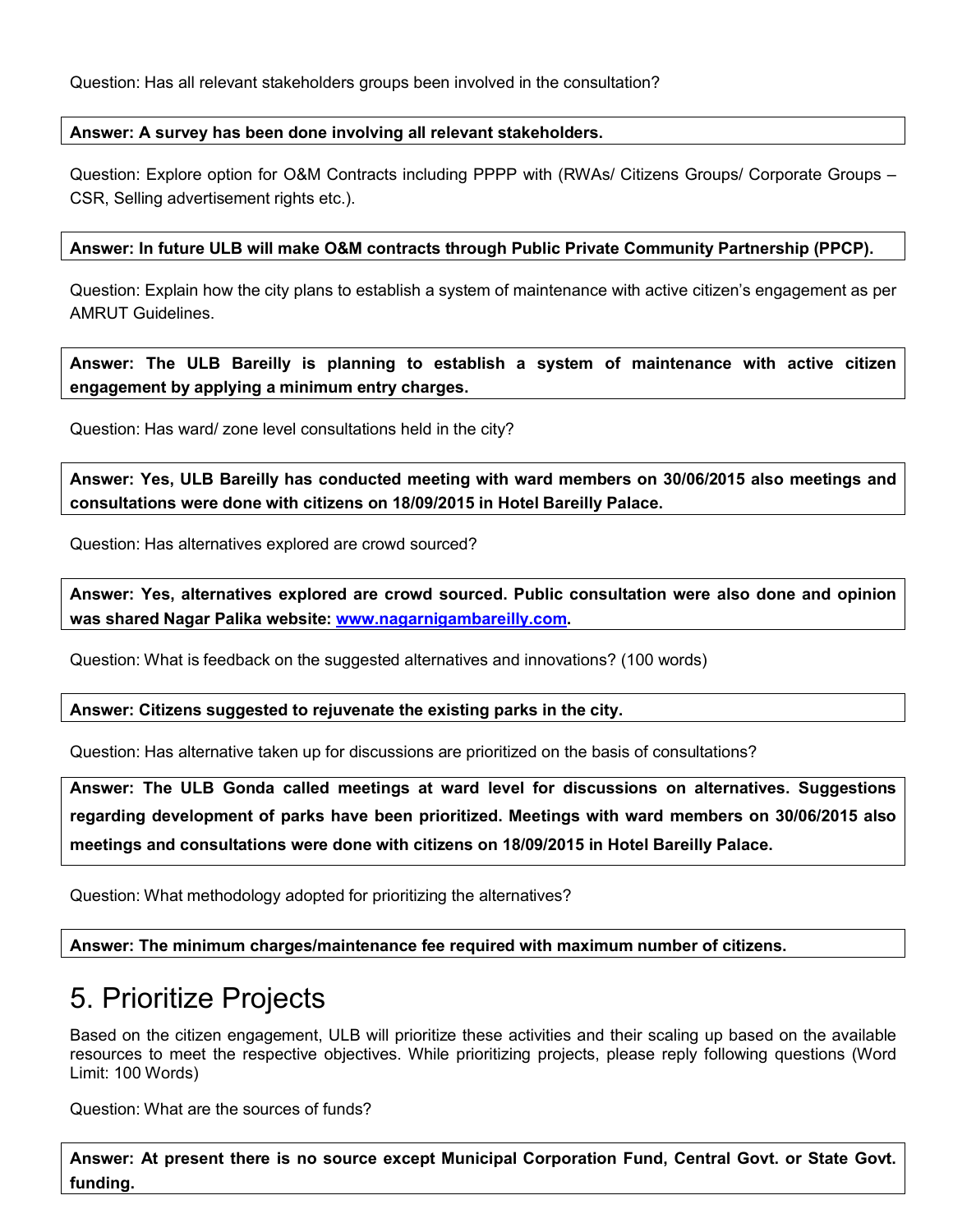Question: Has projects been converged with other program and scheme

**Answer: Project has not been converged with any other program and scheme. Though the same would be practiced.**

Question: Has projects been prioritized based on "more with less" approach?

**Answer: Yes**

## 6. Conditionalities

Describe in not more than 300 words the Conditionality's of each project in terms of availability of land, environmental obligation and clearances, required NOC, financial commitment, approval and permission needed to implement the project.

**Answer: Land is available for rejuvenation of parks. The land is under possession of ULB Bareilly.**

### 7. Resilience

Required approvals will be sought from ULBs and competent authority and resilience factor would be built in to ensure environmentally sustainable water supply scheme. Describe in not more than 300 words regarding resilience built in the proposals.

**Disaster and environmental aspects will be considered while redevelopment of the parks**

### 8. Financial Plan

Once the activities are finalized and prioritized after consultations, investments both in terms of capital cost and O&M cost has to be estimated. (AMRUT Guidelines; para 6.5) Based on the investment requirements, different sources of finance have to be identified. Financial Plan for the complete life cycle of the prioritized development will be prepared. (AMRUT Guidelines; para 4, 6.6, 6.12, 6.13 & 6.14). The financial plan will include percentage share of different stakeholders (Centre, State and City) including financial convergence with various ongoing projects. While preparing finance plan please reply following questions (Word Limit: 100 words)

Question: How the proposed finance plan is structured for transforming and creating infrastructure projects?

### **Answer: Project will be funded by GOI, State & ULB in ratio 50% goi AND 50% state and ULB**

Question: List of individual projects which is being financed by various stakeholders?

**Answer: No, individual projects which is being financed by various stakeholders.**

Question: Has financial plan prepared for identified projects based on financial convergence and consultation with funding partners?

**Answer: Yes, financial plan prepared for identified projects based on financial convergence and consultation with funding partners .i.e GOI ,state and ULB**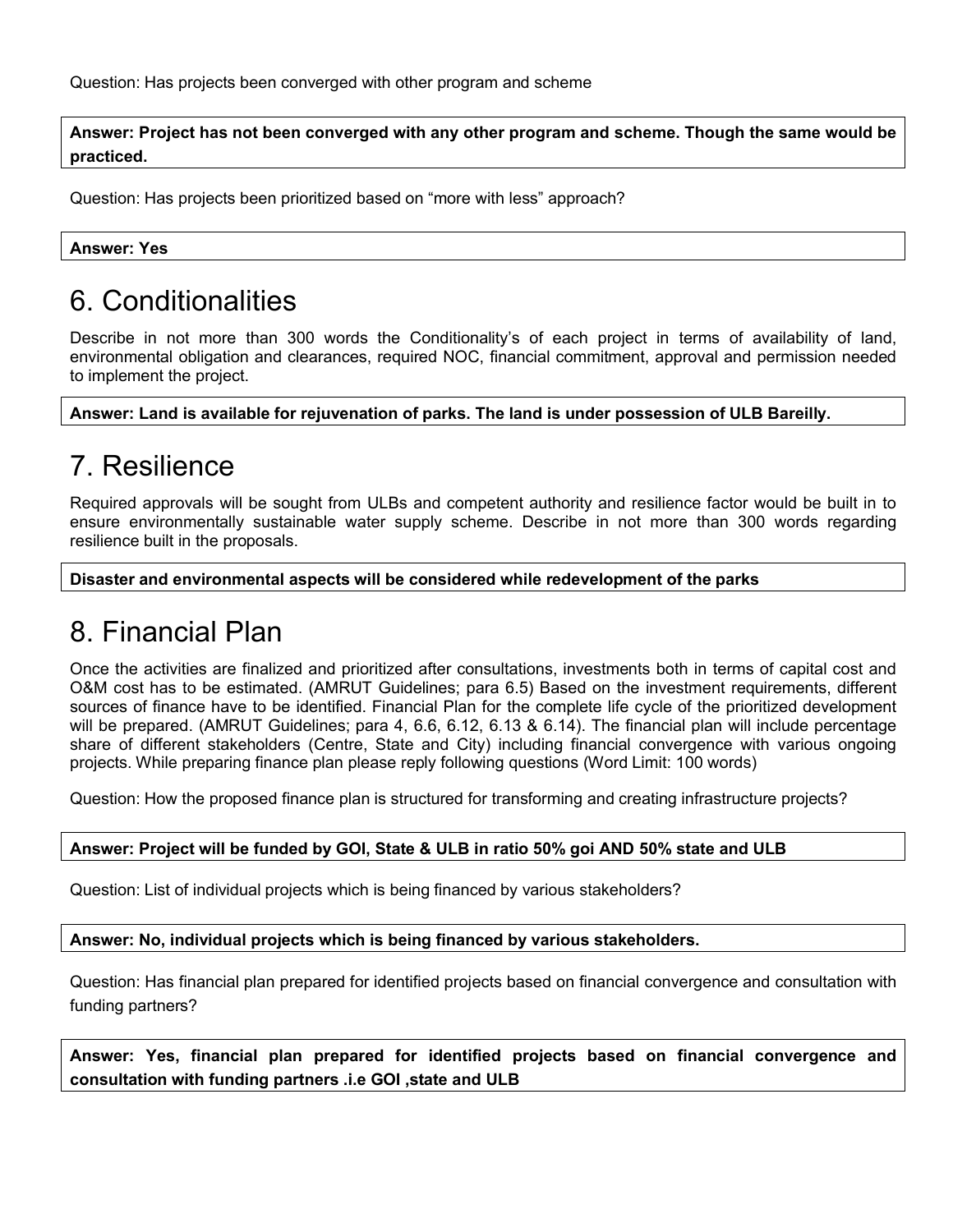Question: Is the proposed financial structure is sustainable? If so then whether project has been categorized based on financial considerations ?

### **Answer: Yes the financial structure is sustainable.**

Question: Have the financial assumptions been listed out?

#### **Answer: Yes, financial assumptions been listed out.**

Question: Does financial plan for the complete life cycle of the prioritized development?

### **Answer: Yes financial plan for the complete life cycle of the prioritized development.**

Question: Does financial plan include percentage share of different stakeholders (Centre, State, ULBs)

### **Answer: Yes, financial plan include percentage share of different stakeholders.**

Question: Does it include financial convergence with various ongoing projects.

#### **Answer: No ongoing projects**

Question: Does it provide year-wise milestones and outcomes ?

#### **Answer: Yes, it provide year-wise milestones and outcomes**

Details in financial plan shall be provided as per Table 8.2, 8.3, 8.4 and 8.5 These tables are based on AMRUT guidelines tables 2.1, 2.2, 2.3.1, 2.3.2, and 2.5.

### TABLE 8.2 DETAILS OF PRIORITIZED PROJECTS PROPOSED UNDER AMRUT DURING FINANCIAL YEAR

(As per Table 2.2 of AMRUT guidelines)

(Amount in Rs. Cr)

| Sr.<br>No.   | Project Name                                                                                  | <b>Physical Components</b>        | Change in Service Levels    |                       | Estimated<br>Cost      |       |
|--------------|-----------------------------------------------------------------------------------------------|-----------------------------------|-----------------------------|-----------------------|------------------------|-------|
|              |                                                                                               |                                   | Indicator                   | Existing<br>$(As-ls)$ | After<br>$(To-$<br>be) |       |
| $\mathbf{1}$ | C. I. PARK Location-<br>ward18 Area of the Park-<br>32704 PARK TYPE-<br><b>Community Park</b> | Pathway (500 mtr @ Rs.<br>3500)   | Per<br>person<br>open space |                       |                        | 0.175 |
|              |                                                                                               | Lighting (50 Poles @ Rs.<br>8000) |                             |                       |                        | 0.04  |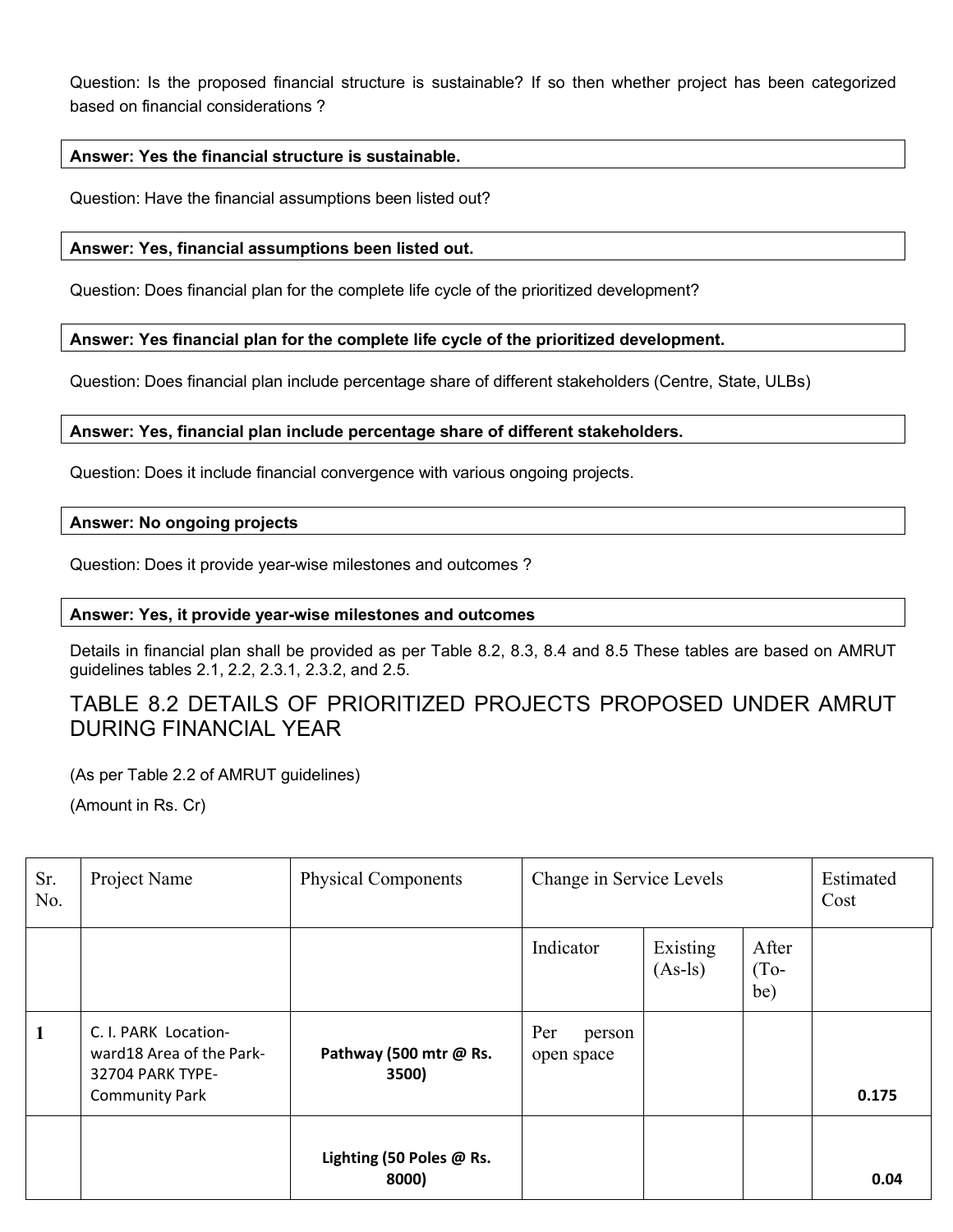| Sr.<br>No.     | Project Name                                                 | <b>Physical Components</b>                                                                                      | Change in Service Levels    |                       |                        | Estimated<br>Cost |
|----------------|--------------------------------------------------------------|-----------------------------------------------------------------------------------------------------------------|-----------------------------|-----------------------|------------------------|-------------------|
|                |                                                              |                                                                                                                 | Indicator                   | Existing<br>$(As-1s)$ | After<br>$(To-$<br>be) |                   |
|                |                                                              | <b>Child Swings (8 Swings in set</b><br>of 4 each set @ Rs. 131800)                                             |                             |                       |                        | 0.026             |
|                |                                                              | Horticulture (3000 Sq Mtr @<br>Rs. 100)                                                                         |                             |                       |                        | 0.03              |
|                |                                                              | Boundary walls (210 Mtr @ Rs<br>10500)                                                                          |                             |                       |                        | 0.22              |
|                |                                                              | Dustbin (20 Dustbins @ Rs.<br>45000)                                                                            |                             |                       |                        | 0.09              |
|                |                                                              | Canteen (3000 Sq ft @ Rs.<br>13000)                                                                             |                             |                       |                        | 0.039             |
|                |                                                              | Drinking Water (4 points (RO +<br>Storage and 4 Taps @<br>Rs.2,00,000))                                         |                             |                       |                        | 0.08              |
|                |                                                              | Benches (40 rot iron benches @<br>Rs. 11000)                                                                    |                             |                       |                        | 0.044             |
|                |                                                              | <b>Water Supply (Submersible and</b><br>Pipelines @ Rs.1,10,000)                                                |                             |                       |                        | 0.011             |
|                |                                                              | Adult Recreation (Yoga Shed @<br>36,00,000 + Badminton Court<br>@Rs 2,00,000 + Kabddi Ground<br>@ Rs. 2,00,000) |                             |                       |                        | 0.40              |
|                |                                                              | <b>Musical Fountains @</b><br>25,00,000/Shades @ 4 x Rs.<br>50000/HUT @ 2 x Rs. 1,00,000                        |                             |                       |                        | 0.29              |
| <b>Total</b>   |                                                              | 1.55 Cr                                                                                                         |                             |                       |                        |                   |
| $\overline{2}$ | <b>GANDHI UDHAAN PARK -</b><br>ward36-91761-District<br>Park | <b>Child Swings (8 Swings in set</b><br>of 4 each set @ Rs. 131800)                                             | Per<br>person<br>open space |                       |                        | 0.026             |
|                |                                                              | Horticulture (9000 Sq Mtr @<br>Rs. 100)                                                                         |                             |                       |                        | 0.09              |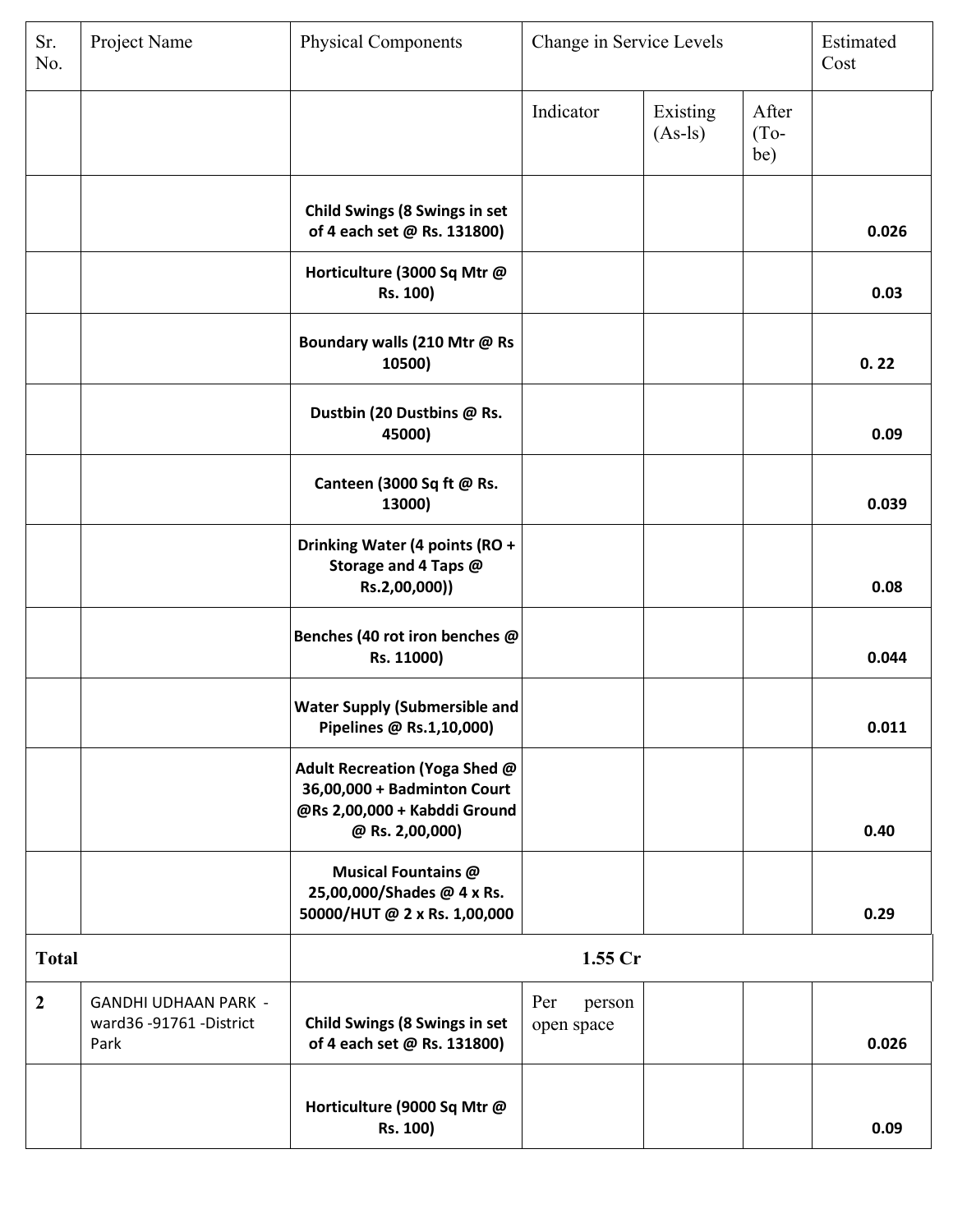| Sr.<br>No.   | Project Name                                                         | <b>Physical Components</b><br>Change in Service Levels                                                         |                             |                       |                        | Estimated<br>Cost |
|--------------|----------------------------------------------------------------------|----------------------------------------------------------------------------------------------------------------|-----------------------------|-----------------------|------------------------|-------------------|
|              |                                                                      |                                                                                                                | Indicator                   | Existing<br>$(As-1s)$ | After<br>$(To-$<br>be) |                   |
|              |                                                                      | Boundary walls (100 mtr @ Rs.<br>10,500)                                                                       |                             |                       |                        | 0.105             |
|              |                                                                      | Dustbin (55 dustbin @ Rs.<br>45000)                                                                            |                             |                       |                        | .25               |
|              |                                                                      | Canteen (3000 Sq ft @ Rs.<br>13000)                                                                            |                             |                       |                        | 0.039             |
|              |                                                                      | Drinking Water(4 points (RO +<br>Storage and 4 Taps @<br>Rs.2,00,000))                                         |                             |                       |                        | 0.08              |
|              |                                                                      | Benches(30 rot iron benches @<br>Rs. 11000)                                                                    |                             |                       |                        | 0.033             |
|              |                                                                      | <b>Water Supply(Submersible and</b><br>Pipelines @ Rs.1,10,000)                                                |                             |                       |                        | 0.011             |
|              |                                                                      | Adult Recreation(Yoga Shed @<br>25,00,000 + Badminton Court<br>@Rs 2,00,000 + Kabddi Ground<br>@ Rs. 2,00,000) |                             |                       |                        | 0.29              |
|              |                                                                      | <b>Musical Fountains @</b><br>25,00,000/Shades @ 6 x Rs.<br>50000/HUT @ 2 x Rs. 1,00,000                       |                             |                       |                        | 0.3               |
| <b>Total</b> |                                                                      |                                                                                                                | $1.22$ Cr                   |                       |                        |                   |
| $\mathbf{3}$ | <b>AKSHER VIHAR PARK -</b><br>ward36-19380-<br><b>Community Park</b> | Lighting (50 Poles @ Rs.<br>8000)                                                                              | Per<br>person<br>open space |                       |                        | 0.04              |
|              |                                                                      | <b>Child Swings (8 Swings in set</b><br>of 4 each set @ Rs. 131800)                                            |                             |                       |                        | 0.026             |
|              |                                                                      | Horticulture (2000 Sq Mtr @<br>Rs. 100)                                                                        |                             |                       |                        | 0.02              |
|              |                                                                      | Boundary walls (200 mtr @ Rs.<br>10,500)                                                                       |                             |                       |                        | 0.21              |
|              |                                                                      | Dustbin(12 dustbin @ Rs.<br>45000)                                                                             |                             |                       |                        | 0.05              |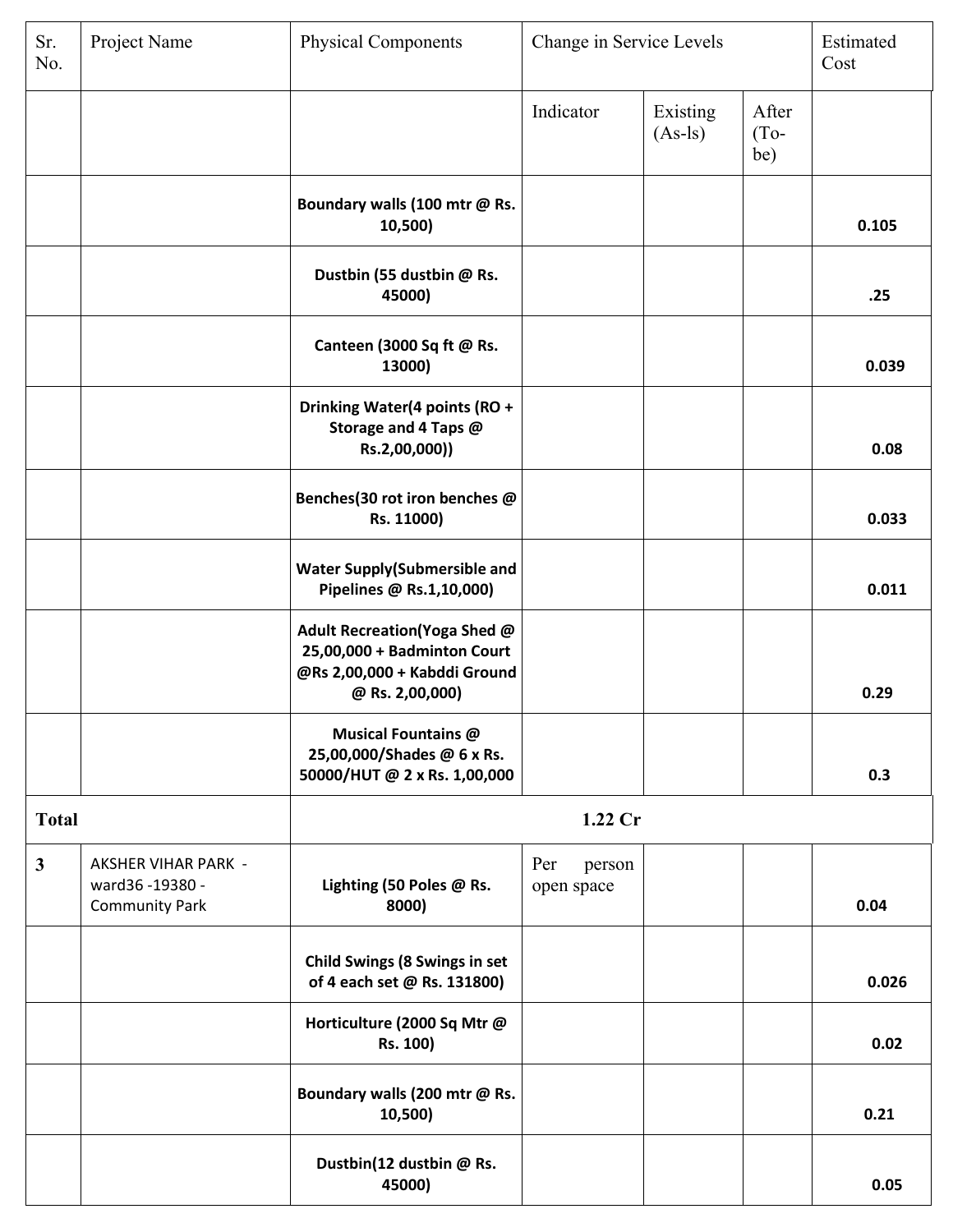| Sr.<br>No.   | Project Name | <b>Physical Components</b>                                                                                     | Change in Service Levels |                       |                        | Estimated<br>Cost |
|--------------|--------------|----------------------------------------------------------------------------------------------------------------|--------------------------|-----------------------|------------------------|-------------------|
|              |              |                                                                                                                | Indicator                | Existing<br>$(As-1s)$ | After<br>$(To-$<br>be) |                   |
|              |              | Canteen (3000 Sq ft @ Rs.<br>13000)                                                                            |                          |                       |                        | 0.039             |
|              |              | Drinking Water(1 points (RO +<br>Storage and 2 Taps @<br>Rs.1,00,000))                                         |                          |                       |                        | 0.01              |
|              |              | Benches(30 rot iron benches @<br>Rs. 11000)                                                                    |                          |                       |                        | 0.033             |
|              |              | <b>Water Supply(Submersible and</b><br>Pipelines @ Rs.1,10,000)                                                |                          |                       |                        | 0.011             |
|              |              | Adult Recreation(Yoga Shed @<br>36,00,000 + Badminton Court<br>@Rs 2,00,000 + Kabddi Ground<br>@ Rs. 2,00,000) |                          |                       |                        | 0.40              |
|              |              | <b>Musical Fountains @</b><br>25,00,000/Shades @ 4 x Rs.<br>50000/HUT @ 2 x Rs. 1,00,000                       |                          |                       |                        | 0.29              |
| <b>Total</b> |              | 1.13 Cr                                                                                                        |                          |                       |                        |                   |

### TABLE 8.3 ANNUAL FUND SHARING PATTERN FOR SEWERAGE PROJECTS

(As per Table 2.3.1 of AMRUT guidelines)

(Amount in Rs. Cr)

| Sr.<br>No.   | name of Project                                                                         | Total<br>Project<br>Cost | Share      |              |                |              |            |
|--------------|-----------------------------------------------------------------------------------------|--------------------------|------------|--------------|----------------|--------------|------------|
|              |                                                                                         |                          | GOI        | <b>State</b> | <b>ULB</b>     | Others       | Total      |
| $\mathbf{1}$ | C. I. PARK Location-ward18<br>Area of the Park-32704<br><b>PARK TYPE-Community Park</b> | 1.55 <sub>cr</sub>       | 0.775 Cr.  | 0.775 Cr.    | $\overline{0}$ | $\mathbf{0}$ | 1.55<br>Cr |
| 2            | <b>GANDHI UDHAAN PARK -</b><br>ward36 -91761 -District Park                             | $1.22 \,$ Cr             | $0.61$ Cr. | $0.61$ Cr.   | $\mathbf{0}$   | $\mathbf{0}$ | 1.22<br>Cr |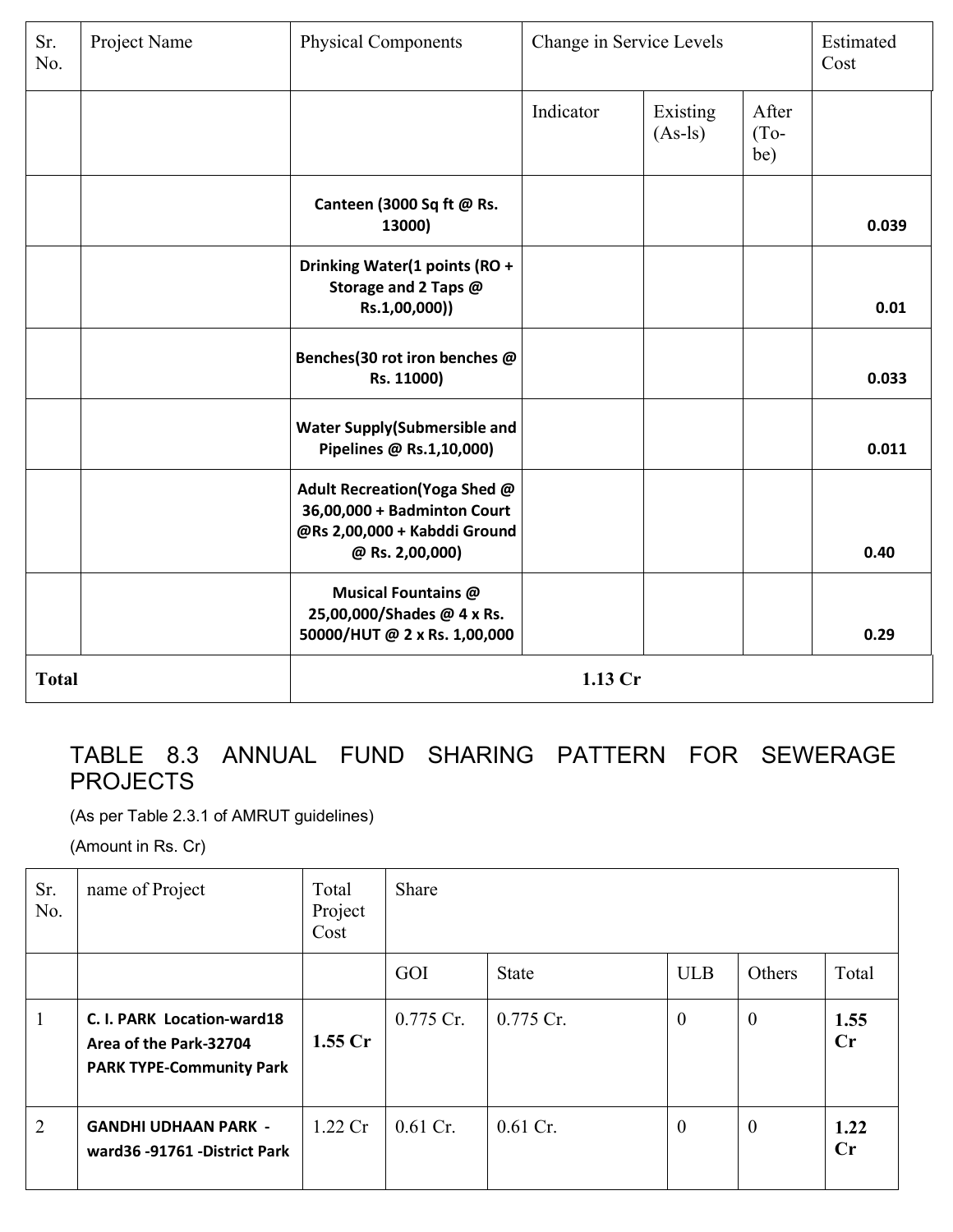| Sr.<br>No.   | name of Project                                                | Total<br>Project<br>Cost | Share       |              |              |                  |            |
|--------------|----------------------------------------------------------------|--------------------------|-------------|--------------|--------------|------------------|------------|
|              |                                                                |                          | GOI         | <b>State</b> | <b>ULB</b>   | Others           | Total      |
| $\mathbf{3}$ | <b>AKSHER VIHAR PARK -</b><br>ward36 -19380 -Community<br>Park | $1.13$ Cr                | $0.565$ Cr. | $0.565$ Cr   | $\mathbf{0}$ | $\boldsymbol{0}$ | 1.13<br>Cr |
|              | <b>Total Amount Rs. (In Cr.)</b>                               | 3.9 Cr                   |             |              |              |                  |            |

### TABLE 8.4 ANNUAL FUND SHARING BREAK-UP FOR SEWERAGE PROJECTS

(As per Table 2.3.2 of AMRUT guidelines)

| Sr.<br>No.     | Project                                                                                            | GOI | <b>State</b>             |        |                | <b>ULB</b>         |        | Converg<br>ence | others | Total          |       |
|----------------|----------------------------------------------------------------------------------------------------|-----|--------------------------|--------|----------------|--------------------|--------|-----------------|--------|----------------|-------|
|                |                                                                                                    |     | 14th<br>${\rm FC}$       | Others | Total          | 14th<br>${\rm FC}$ | Others | Total           |        |                |       |
| $\mathbf{1}$   | C. I. PARK Location-<br>ward18 Area of the<br><b>Park-32704 PARK</b><br><b>TYPE-Community Park</b> | 50% | $\overline{\phantom{a}}$ | 50%    | ۰              |                    |        |                 |        | $\blacksquare$ | 100%. |
| $\overline{2}$ | <b>GANDHI UDHAAN</b><br>PARK -ward36 -91761<br>-District Park                                      | 50% | $\overline{\phantom{a}}$ | 50%    | $\overline{a}$ |                    |        |                 |        |                | 100%  |
| $\mathbf{3}$   | <b>AKSHER VIHAR PARK -</b><br>ward36 -19380 -<br><b>Community Park</b>                             | 50% | $\blacksquare$           | 50%    |                |                    |        |                 |        |                | 100%  |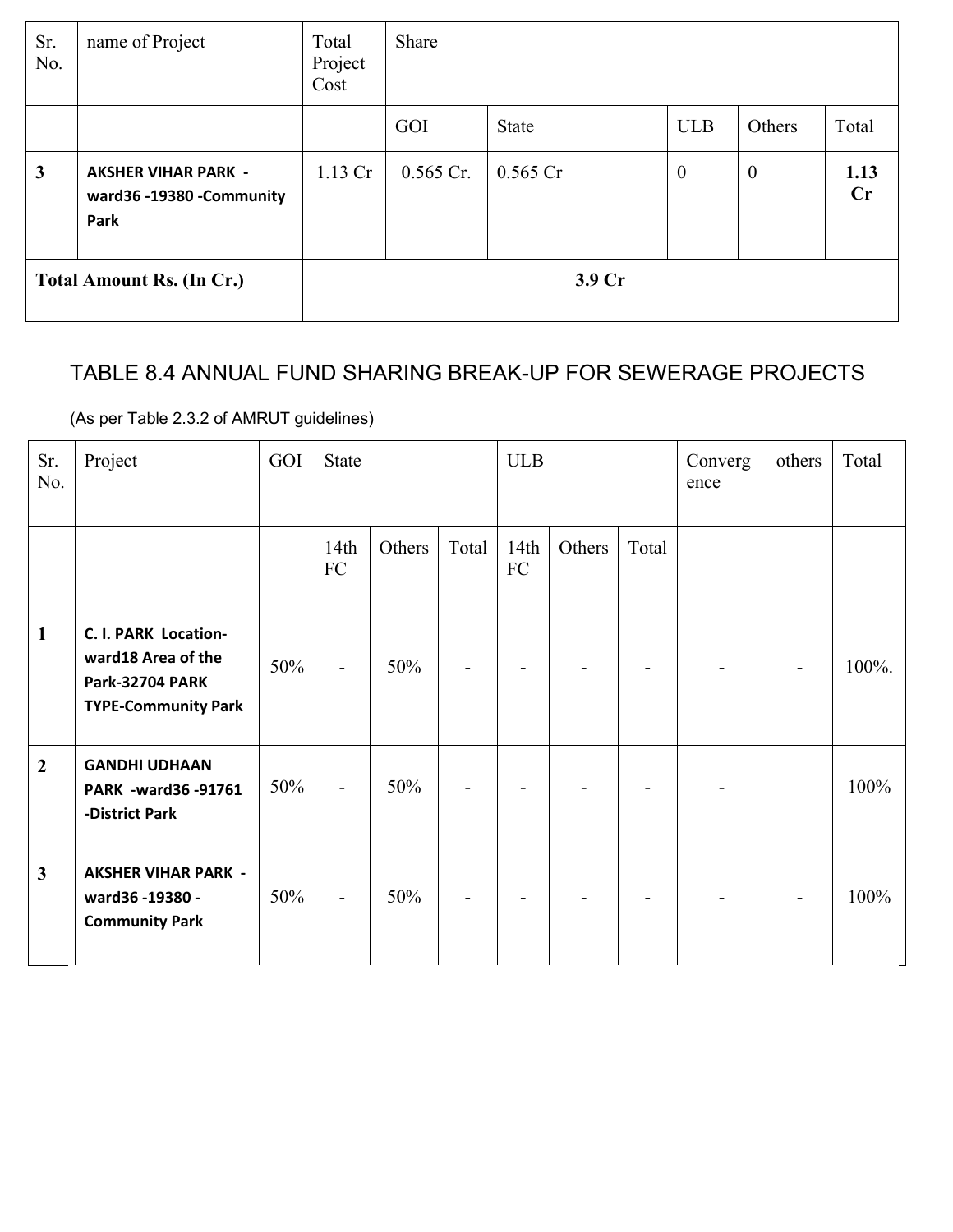### TABLE 8.5 YEAR WISE PLAN FOR SERVICE LEVELS IMPROVEMENTS

(As per Table 2.5of AMRUT guidelines)

| Proposed Projects                                                                                   | Project<br>Cost         | Indicator                                  | <b>Baseline</b> | Annual<br>FY 2016 |              | Targets<br>(Incremet from the Baseline Value) |              |              |  |                   |                   |
|-----------------------------------------------------------------------------------------------------|-------------------------|--------------------------------------------|-----------------|-------------------|--------------|-----------------------------------------------|--------------|--------------|--|-------------------|-------------------|
|                                                                                                     |                         |                                            |                 |                   |              |                                               |              |              |  | <b>FY</b><br>2017 | <b>FY</b><br>2018 |
|                                                                                                     |                         |                                            |                 | H1                | H2           |                                               |              |              |  |                   |                   |
| C. I. PARK Location-<br>ward 18 Area of the<br><b>Park-32704 PARK</b><br><b>TYPE-Community Park</b> | 0.625<br>$\mathbf{C}$ r | Development<br>of<br>Green<br>Spaces/Parks | $0.47$ Sq.M     |                   | 0.47<br>Sq.M | 0.47<br>Sq.M                                  | 0.47<br>Sq.M | 0.47<br>Sq.M |  |                   |                   |
| Gandhi Udhyan PARK<br>-ward36 -91761 -<br><b>District Park</b>                                      | 1.5148<br>Cr            | Development<br>of<br>Green<br>Spaces/Parks | $0.47$ Sq.M     |                   | 0.47<br>Sq.M | 0.47<br>Sq.M                                  | 0.47<br>Sq.M | 0.47<br>Sq.M |  |                   |                   |
| <b>AKSHER VIHAR PARK -</b><br>ward36 -19380 -<br><b>Community Park</b>                              | 2.772<br>Cr             | Development<br>Green<br>of<br>Spaces/Parks | $0.47$ Sq.M     |                   | 0.47<br>Sq.M | 0.47<br>Sq.M                                  | 0.47<br>Sq.M | 0.47<br>Sq.M |  |                   |                   |

Annex-1: Indicative Assessment Tools for Parks (Indicative – ULBs can have its own assessment tool as per the requirement or customize this tool to suit its need)

| Name of the park  |                  |                                                                                                                     | $ 1 - C.$ I. PARK               |                                      |
|-------------------|------------------|---------------------------------------------------------------------------------------------------------------------|---------------------------------|--------------------------------------|
| Name of Ward/Zone |                  |                                                                                                                     | $1 -$ Location-ward18           |                                      |
|                   | Category of Park |                                                                                                                     | <b>PARK TYPE-Community Park</b> |                                      |
| Area of Park      |                  |                                                                                                                     | Area of the Park-32704          |                                      |
| <b>Sr</b><br>No.  | <b>Element</b>   | <b>Sub-Elements</b>                                                                                                 | <b>Assessment Parameter</b>     | <b>Response</b>                      |
| 1.                | General Space    | Open/ Green space, landscaped<br>area (manicured etc.), General<br>areas for large organized social<br>interaction. | <b>Population Catered</b>       | $25000$ (approx.)<br>Persons (Aprox) |
|                   |                  |                                                                                                                     | Condition                       | Average                              |
|                   |                  |                                                                                                                     | Flatness                        | Completely Flat                      |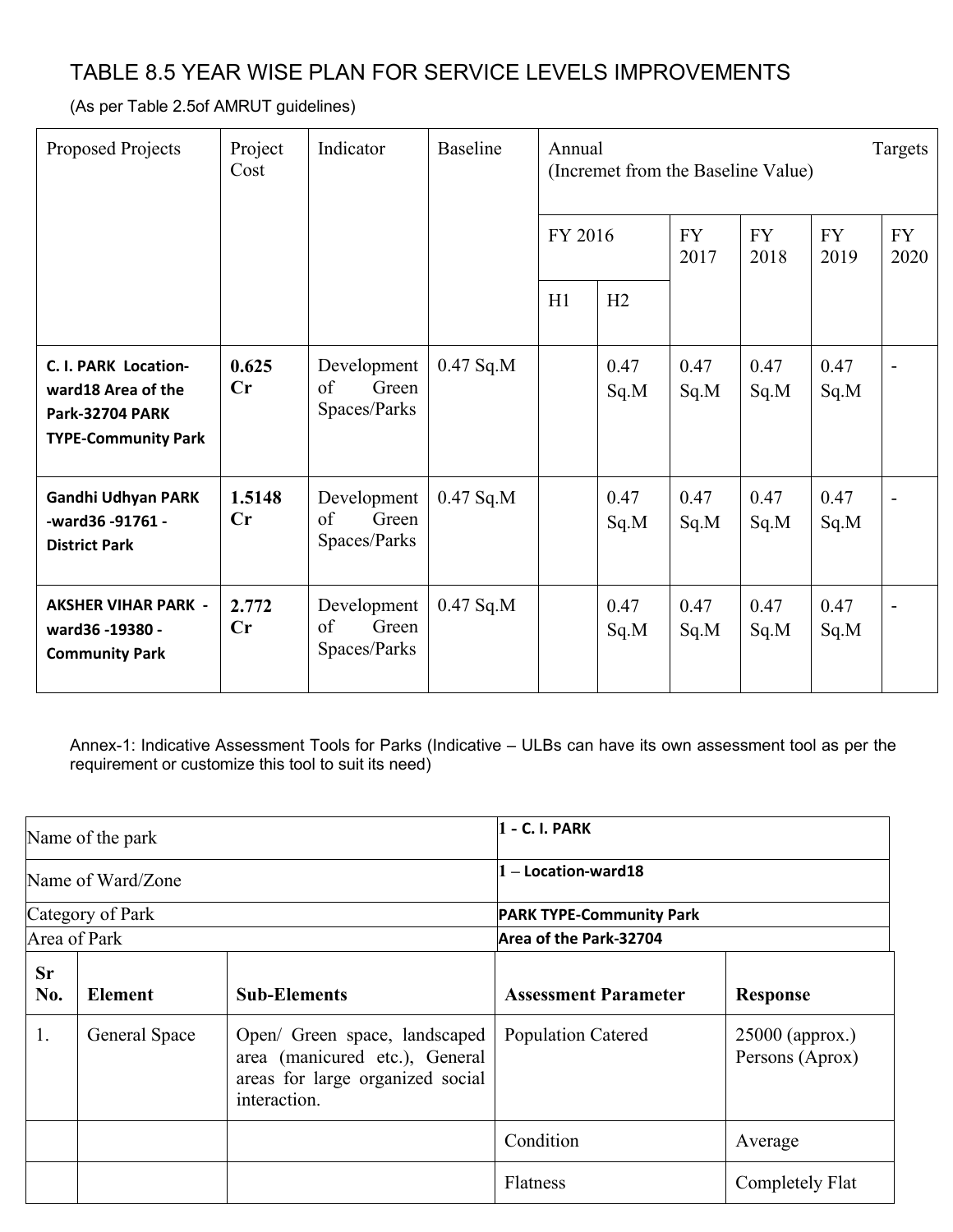| <b>Sr</b><br>No. | <b>Element</b>               | <b>Sub-Elements</b>                                                                                                                                                                                                                                                                                                                                                                                                           | <b>Assessment Parameter</b>              | <b>Response</b>       |
|------------------|------------------------------|-------------------------------------------------------------------------------------------------------------------------------------------------------------------------------------------------------------------------------------------------------------------------------------------------------------------------------------------------------------------------------------------------------------------------------|------------------------------------------|-----------------------|
|                  |                              |                                                                                                                                                                                                                                                                                                                                                                                                                               | Proximity to Water Areas                 | N <sub>O</sub>        |
| 2.               | Paved Pathways               | <b>Existence and Surface</b>                                                                                                                                                                                                                                                                                                                                                                                                  | Existence                                | Yes                   |
|                  |                              |                                                                                                                                                                                                                                                                                                                                                                                                                               | Condition                                | Good                  |
|                  |                              |                                                                                                                                                                                                                                                                                                                                                                                                                               | Width                                    | 3.75 Meters           |
|                  |                              |                                                                                                                                                                                                                                                                                                                                                                                                                               | Flatness                                 | Completely Flat       |
|                  |                              |                                                                                                                                                                                                                                                                                                                                                                                                                               | Obstruction                              | N <sub>0</sub>        |
|                  |                              |                                                                                                                                                                                                                                                                                                                                                                                                                               | Shaded Area                              | N <sub>0</sub>        |
| 3 <sub>1</sub>   | <b>Water Areas</b>           | (Shallow<br>Water<br>Areas<br>Waterbodies for children, ponds,<br>streams, fountains)                                                                                                                                                                                                                                                                                                                                         | Average size                             | <b>NA</b>             |
|                  |                              |                                                                                                                                                                                                                                                                                                                                                                                                                               | <b>Water Quality</b>                     | <b>NA</b>             |
|                  |                              |                                                                                                                                                                                                                                                                                                                                                                                                                               | Movement                                 | <b>NA</b>             |
| 4.               | Eating/ Drinking<br>features | Drinking water facilities, picnic<br>areas, vending. Tubewell, Space<br>for Vendors $\Box$ local snacks, ice<br>cream kiosks.                                                                                                                                                                                                                                                                                                 | of Drinking<br>Availability<br>features  | Yes                   |
|                  |                              |                                                                                                                                                                                                                                                                                                                                                                                                                               | <b>Supply Source</b>                     | Piped Water           |
|                  |                              |                                                                                                                                                                                                                                                                                                                                                                                                                               | Availability<br>of<br>Eating<br>Features | Yes                   |
|                  |                              |                                                                                                                                                                                                                                                                                                                                                                                                                               | Condition                                | Bad                   |
|                  |                              |                                                                                                                                                                                                                                                                                                                                                                                                                               | Flatness                                 | Completely Flat       |
|                  |                              |                                                                                                                                                                                                                                                                                                                                                                                                                               | Openness                                 | 3 Sides Open          |
|                  |                              |                                                                                                                                                                                                                                                                                                                                                                                                                               | Visibility                               | <b>Easily Visible</b> |
| 5.               | Facilities                   | Metallic Fence/ Boundary Wall,<br>Theme<br>based Entry<br>Gate,<br>Recreation<br>Centre<br>Shelters/<br>Pavilions/ Entertainment venue/<br>Amphitheatre,<br>Stage/<br><b>Basic</b><br>Illumination with designer lamps<br>using LED lights, Parking Space,<br>Compost<br>Beds,<br>Public<br>Conveniences, Dustbins, Rain<br>Water Harvesting structures for<br>paved area wherever possible<br>(for optimum<br>utilisation of | Boundary Type                            | Pucca                 |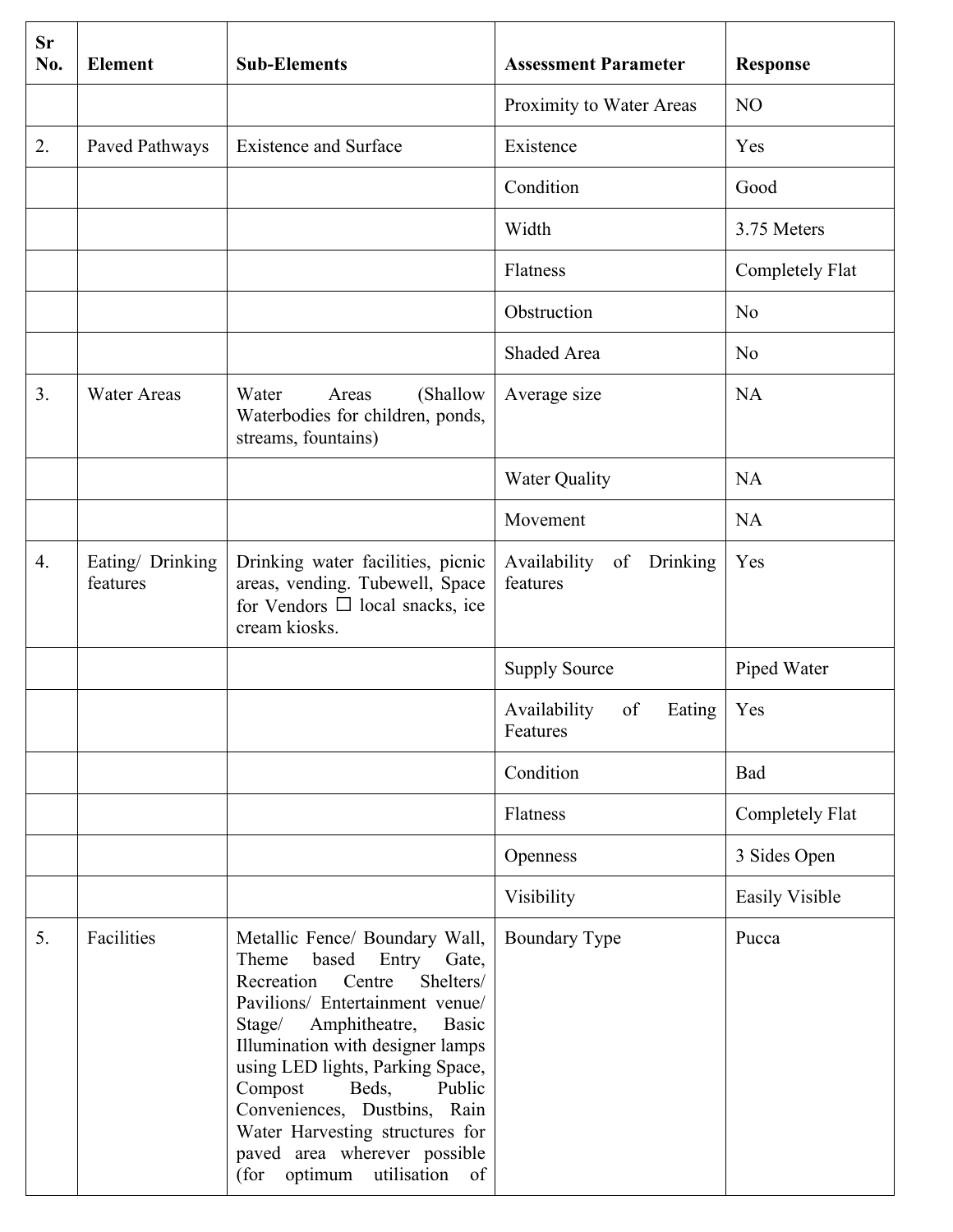| <b>Sr</b><br>No. | <b>Element</b>                           | <b>Sub-Elements</b>                                                                                                                                     | <b>Assessment Parameter</b>                               | <b>Response</b>   |
|------------------|------------------------------------------|---------------------------------------------------------------------------------------------------------------------------------------------------------|-----------------------------------------------------------|-------------------|
|                  |                                          | water),                                                                                                                                                 |                                                           |                   |
|                  |                                          |                                                                                                                                                         | Boundary Wall                                             | <b>Brick Wall</b> |
|                  |                                          |                                                                                                                                                         | Number of Entry Gates                                     | 3                 |
|                  |                                          |                                                                                                                                                         | Material of Entry Gates                                   | Iron Gates        |
|                  |                                          |                                                                                                                                                         | Recreation<br>Centre/Amphitheatre/Stage                   | <b>NA</b>         |
|                  |                                          |                                                                                                                                                         | If Yes, Condition                                         |                   |
|                  |                                          |                                                                                                                                                         | Illumination<br>of<br>N <sub>o</sub><br>Point(All)        | <b>NA</b>         |
|                  |                                          |                                                                                                                                                         | Whether Solar Illumination<br>being used                  | N <sub>o</sub>    |
|                  |                                          |                                                                                                                                                         | No of Illumination Point<br>(Solar)                       | N <sub>o</sub>    |
|                  |                                          |                                                                                                                                                         | Parking Space                                             | N <sub>o</sub>    |
|                  |                                          |                                                                                                                                                         | Public Convenience(Men)                                   | N <sub>0</sub>    |
|                  |                                          |                                                                                                                                                         | Public<br>Convenience(WoMen)                              | N <sub>o</sub>    |
|                  |                                          |                                                                                                                                                         | <b>Availability of Dustbins</b>                           | N <sub>o</sub>    |
|                  |                                          |                                                                                                                                                         | No of Dustbins                                            | N <sub>o</sub>    |
|                  |                                          |                                                                                                                                                         | Availability of Compost<br><b>Beds</b>                    | N <sub>o</sub>    |
|                  |                                          |                                                                                                                                                         | Availability of Rains Water<br><b>Harvesting Facility</b> | N <sub>o</sub>    |
| 6.               | Sitting<br>or<br><b>Resting Features</b> | Benches, Picnic Tables, Seat<br>walls. Picnic shelters - Semi-<br>Pucca/ Pucca Huts, (equipped<br>with energy efficient solar panels<br>$&$ LED lights) | Availability of Benches                                   | Yes               |
|                  |                                          |                                                                                                                                                         | No of Benches                                             | 10                |
|                  |                                          |                                                                                                                                                         | Picnic<br>Availability<br>of<br>Tables                    | N <sub>0</sub>    |
|                  |                                          |                                                                                                                                                         | No of Picnic Tables                                       | N <sub>o</sub>    |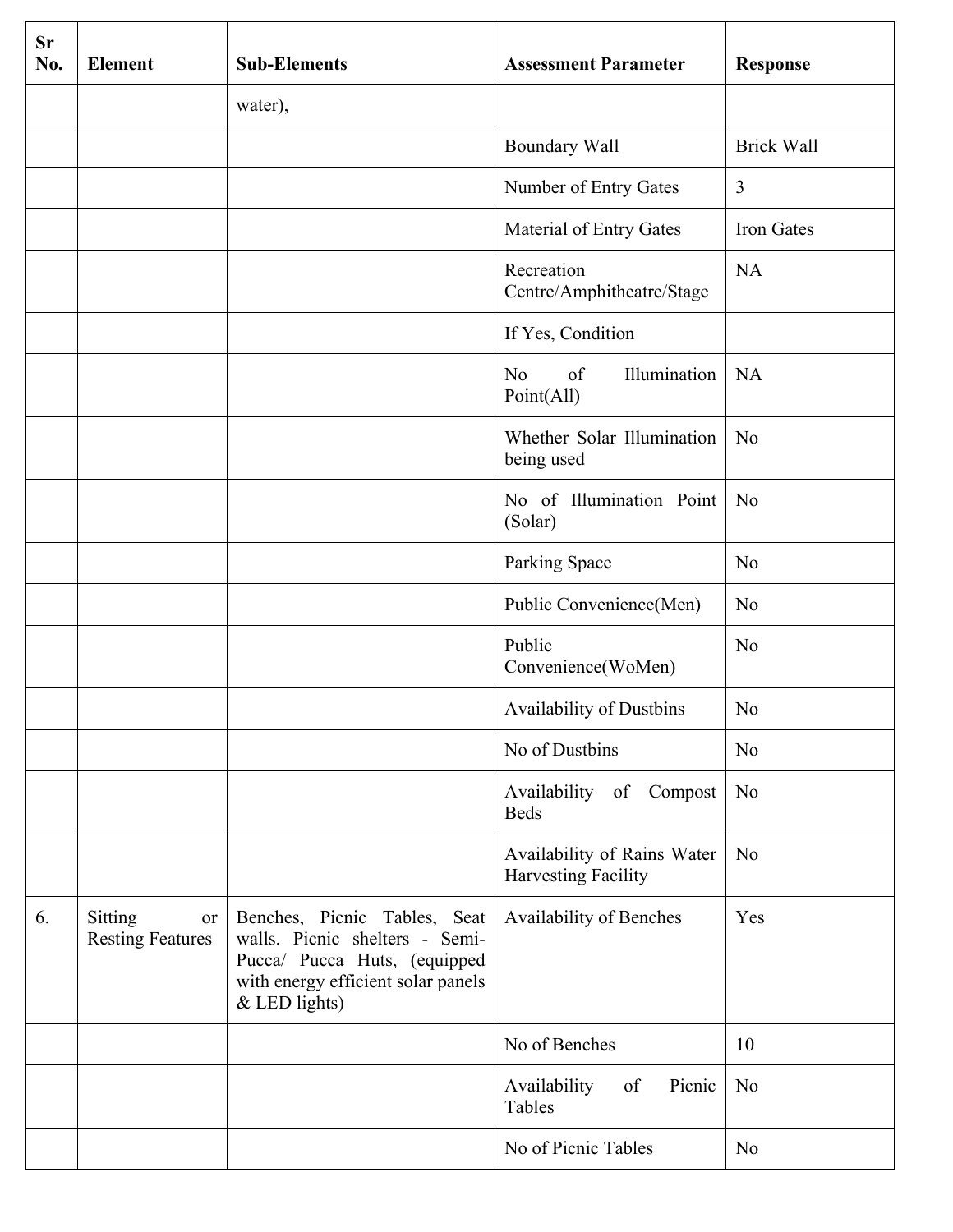| <b>Sr</b><br>No. | <b>Element</b>                                         | <b>Sub-Elements</b>                                                                                                                                                                                                                    | <b>Assessment Parameter</b>                                                    | <b>Response</b>                    |
|------------------|--------------------------------------------------------|----------------------------------------------------------------------------------------------------------------------------------------------------------------------------------------------------------------------------------------|--------------------------------------------------------------------------------|------------------------------------|
|                  |                                                        |                                                                                                                                                                                                                                        | Availability of Semi Pucca<br>Huts                                             | N <sub>0</sub>                     |
|                  |                                                        |                                                                                                                                                                                                                                        | No of Semi Pucca Huts                                                          | N <sub>0</sub>                     |
|                  |                                                        |                                                                                                                                                                                                                                        | Whether<br>Huts<br>are<br>Illuminated                                          | N <sub>0</sub>                     |
|                  |                                                        |                                                                                                                                                                                                                                        | Whether Solar Panel Used<br>for Illumination                                   | No                                 |
| 7.               | Landscaping                                            | 1.1 Flowers, shrubs/ bushes,<br>landscaping, manicured garden<br>and compost beds. Play Squares/<br>Circle integrated with fountains,                                                                                                  | Variety                                                                        | No                                 |
|                  |                                                        |                                                                                                                                                                                                                                        | Colour                                                                         | N <sub>0</sub>                     |
| 8.               | Play<br>Set/<br><b>Structures</b><br>(for<br>Children) | General play set, soft ball play<br>area, thing to hang from, slide<br>down, climbing, descending and<br>standing<br>features,<br>swings,<br>blacktop, spring, toys, imaginary<br>play structures, hanging sets $\Box$<br>sea saw etc. | Openness                                                                       | 4 Sides Open                       |
|                  |                                                        |                                                                                                                                                                                                                                        | Visibility                                                                     | <b>Easily Visible</b>              |
|                  |                                                        |                                                                                                                                                                                                                                        | <b>Shared Area</b>                                                             | N <sub>0</sub>                     |
|                  |                                                        |                                                                                                                                                                                                                                        | Condition                                                                      | Average                            |
|                  |                                                        |                                                                                                                                                                                                                                        | Levelness                                                                      | Easy accessibility<br>for Children |
|                  |                                                        |                                                                                                                                                                                                                                        | Colorfulness                                                                   | Yes                                |
| 9.               | Play Area (for<br>Adolescent)                          | Badminton courts, Kabaddi area,<br>kite flying, flying discs, soft ball<br>tossing area etc. Should be safe<br>& secured for children (High<br>tension line/ transformer must be<br>relocated)                                         | General Play<br>Area(kite<br>flying, flying disc, soft ball<br>toss area etc.) | N <sub>o</sub>                     |
|                  |                                                        |                                                                                                                                                                                                                                        | <b>Badminton Court</b>                                                         | N <sub>0</sub>                     |
|                  |                                                        |                                                                                                                                                                                                                                        | Kabaddi Area                                                                   | N <sub>0</sub>                     |
|                  |                                                        |                                                                                                                                                                                                                                        | Condition                                                                      | Average                            |
|                  |                                                        |                                                                                                                                                                                                                                        | Drainage                                                                       | <b>Property Drainage</b>           |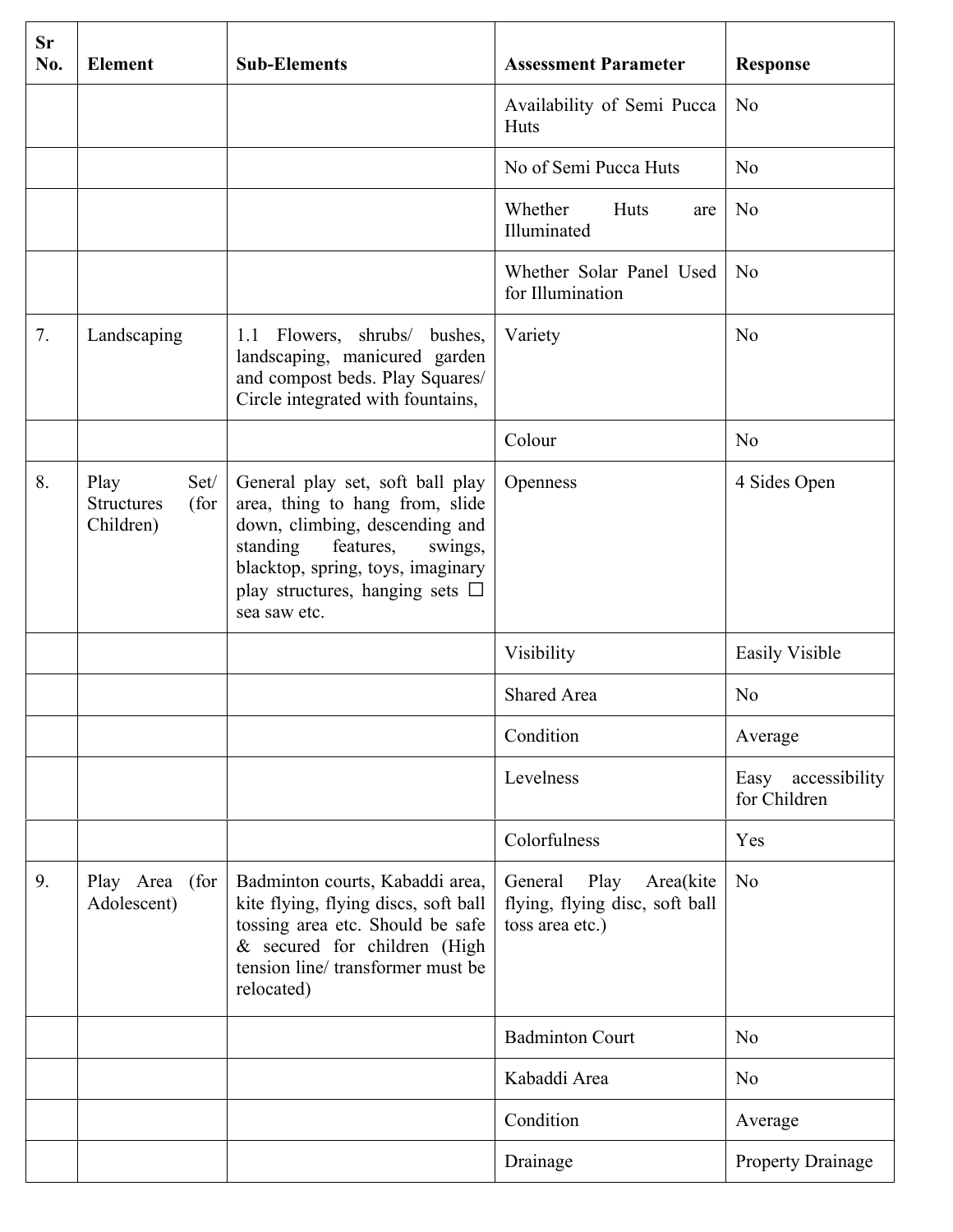|                  | Name of the park             |                                                                                                                               | 2 - Gandhi Udyaan                          |                                     |  |
|------------------|------------------------------|-------------------------------------------------------------------------------------------------------------------------------|--------------------------------------------|-------------------------------------|--|
|                  | Name of Ward/Zone            |                                                                                                                               | $2 - 36$ (Ward)/2(Zone)                    |                                     |  |
|                  | Category of Park             |                                                                                                                               | <b>District Park</b>                       |                                     |  |
| Area of Park     |                              |                                                                                                                               | Area – 91761 Sq. M                         |                                     |  |
| <b>Sr</b><br>No. | <b>Element</b>               | <b>Sub-Elements</b>                                                                                                           | <b>Assessment Parameter</b>                | <b>Response</b>                     |  |
| 1.               | General Space                | Open/ Green space, landscaped<br>area (manicured etc.), General<br>areas for large organized social<br>interaction.           | <b>Population Catered</b>                  | 100000 (approx.)<br>Persons (Aprox) |  |
|                  |                              |                                                                                                                               | Condition                                  | Good                                |  |
|                  |                              |                                                                                                                               | Flatness                                   | Completely Flat                     |  |
|                  |                              |                                                                                                                               | Proximity to Water Areas                   | Yes                                 |  |
| 2.               | Paved Pathways               | <b>Existence and Surface</b>                                                                                                  | Existence                                  | Yes                                 |  |
|                  |                              |                                                                                                                               | Condition                                  | Good                                |  |
|                  |                              |                                                                                                                               | Width                                      | 1.5 Meters                          |  |
|                  |                              |                                                                                                                               | Flatness                                   | Completely Flat                     |  |
|                  |                              |                                                                                                                               | Obstruction                                | N <sub>0</sub>                      |  |
|                  |                              |                                                                                                                               | Shaded Area                                | N <sub>0</sub>                      |  |
| 3 <sub>1</sub>   | <b>Water Areas</b>           | Water<br>(Shallow<br>Areas<br>Waterbodies for children, ponds,<br>streams, fountains)                                         | Average size                               | 1000 Sq.M                           |  |
|                  |                              |                                                                                                                               | <b>Water Quality</b>                       | Average                             |  |
|                  |                              |                                                                                                                               | Movement                                   | N <sub>o</sub>                      |  |
| 4.               | Eating/ Drinking<br>features | Drinking water facilities, picnic<br>areas, vending. Tubewell, Space<br>for Vendors $\Box$ local snacks, ice<br>cream kiosks. | Availability<br>of<br>Drinking<br>features | Yes                                 |  |
|                  |                              |                                                                                                                               | <b>Supply Source</b>                       | Piped Water                         |  |
|                  |                              |                                                                                                                               | Availability<br>of<br>Eating<br>Features   | Yes                                 |  |
|                  |                              |                                                                                                                               | Condition                                  | Good                                |  |
|                  |                              |                                                                                                                               | Flatness                                   | Completely Flat                     |  |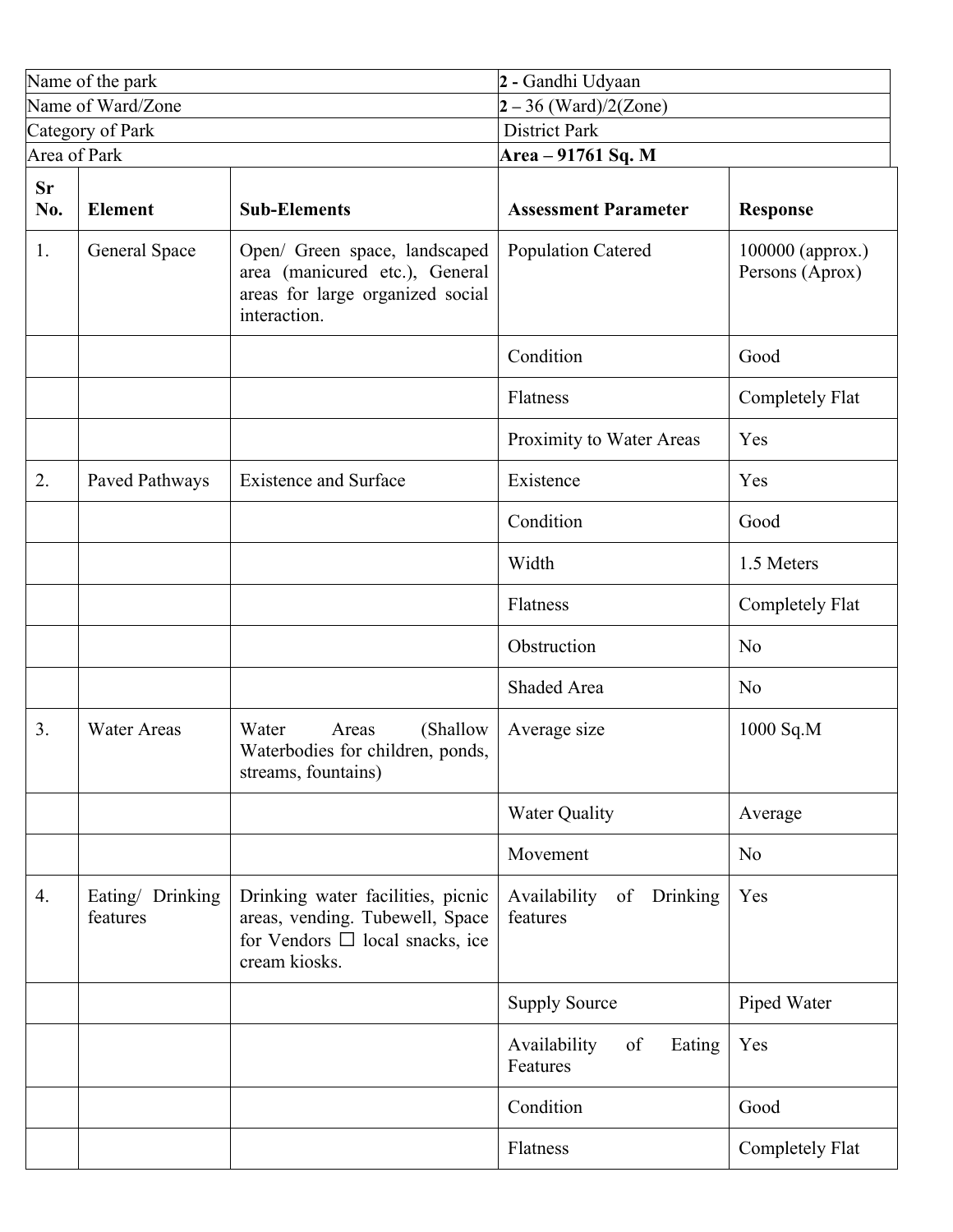|    |            |                                                                                                                                                                                                                                                                                                                                                                                                                                             | Openness                                                  | 4 Sides Open          |
|----|------------|---------------------------------------------------------------------------------------------------------------------------------------------------------------------------------------------------------------------------------------------------------------------------------------------------------------------------------------------------------------------------------------------------------------------------------------------|-----------------------------------------------------------|-----------------------|
|    |            |                                                                                                                                                                                                                                                                                                                                                                                                                                             | Visibility                                                | <b>Easily Visible</b> |
| 5. | Facilities | Metallic Fence/ Boundary Wall,<br>Theme<br>based<br>Entry<br>Gate,<br>Shelters/<br>Recreation<br>Centre<br>Pavilions/ Entertainment venue/<br>Stage/<br>Amphitheatre,<br><b>Basic</b><br>Illumination with designer lamps<br>using LED lights, Parking Space,<br>Compost<br>Beds,<br>Public<br>Conveniences, Dustbins, Rain<br>Water Harvesting structures for<br>paved area wherever possible<br>utilisation of<br>(for optimum<br>water), | <b>Boundary Type</b>                                      | Pucca                 |
|    |            |                                                                                                                                                                                                                                                                                                                                                                                                                                             | <b>Boundary Wall</b>                                      | Concrete              |
|    |            |                                                                                                                                                                                                                                                                                                                                                                                                                                             | Number of Entry Gates                                     | $\overline{2}$        |
|    |            |                                                                                                                                                                                                                                                                                                                                                                                                                                             | Material of Entry Gates                                   | Iron Gates            |
|    |            |                                                                                                                                                                                                                                                                                                                                                                                                                                             | Recreation<br>Centre/Amphitheatre/Stage                   | Yes                   |
|    |            |                                                                                                                                                                                                                                                                                                                                                                                                                                             | If Yes, Condition                                         |                       |
|    |            |                                                                                                                                                                                                                                                                                                                                                                                                                                             | Illumination<br>of<br>N <sub>o</sub><br>Point(All)        | 50                    |
|    |            |                                                                                                                                                                                                                                                                                                                                                                                                                                             | Whether Solar Illumination<br>being used                  | N <sub>0</sub>        |
|    |            |                                                                                                                                                                                                                                                                                                                                                                                                                                             | No of Illumination Point<br>(Solar)                       | No                    |
|    |            |                                                                                                                                                                                                                                                                                                                                                                                                                                             | Parking Space                                             | N <sub>0</sub>        |
|    |            |                                                                                                                                                                                                                                                                                                                                                                                                                                             | Public Convenience(Men)                                   | Yes                   |
|    |            |                                                                                                                                                                                                                                                                                                                                                                                                                                             | Public<br>Convenience(WoMen)                              | Yes                   |
|    |            |                                                                                                                                                                                                                                                                                                                                                                                                                                             | Availability of Dustbins                                  | Yes                   |
|    |            |                                                                                                                                                                                                                                                                                                                                                                                                                                             | No of Dustbins                                            | $\overline{2}$        |
|    |            |                                                                                                                                                                                                                                                                                                                                                                                                                                             | Availability of Compost<br><b>Beds</b>                    | N <sub>o</sub>        |
|    |            |                                                                                                                                                                                                                                                                                                                                                                                                                                             | Availability of Rains Water<br><b>Harvesting Facility</b> | N <sub>o</sub>        |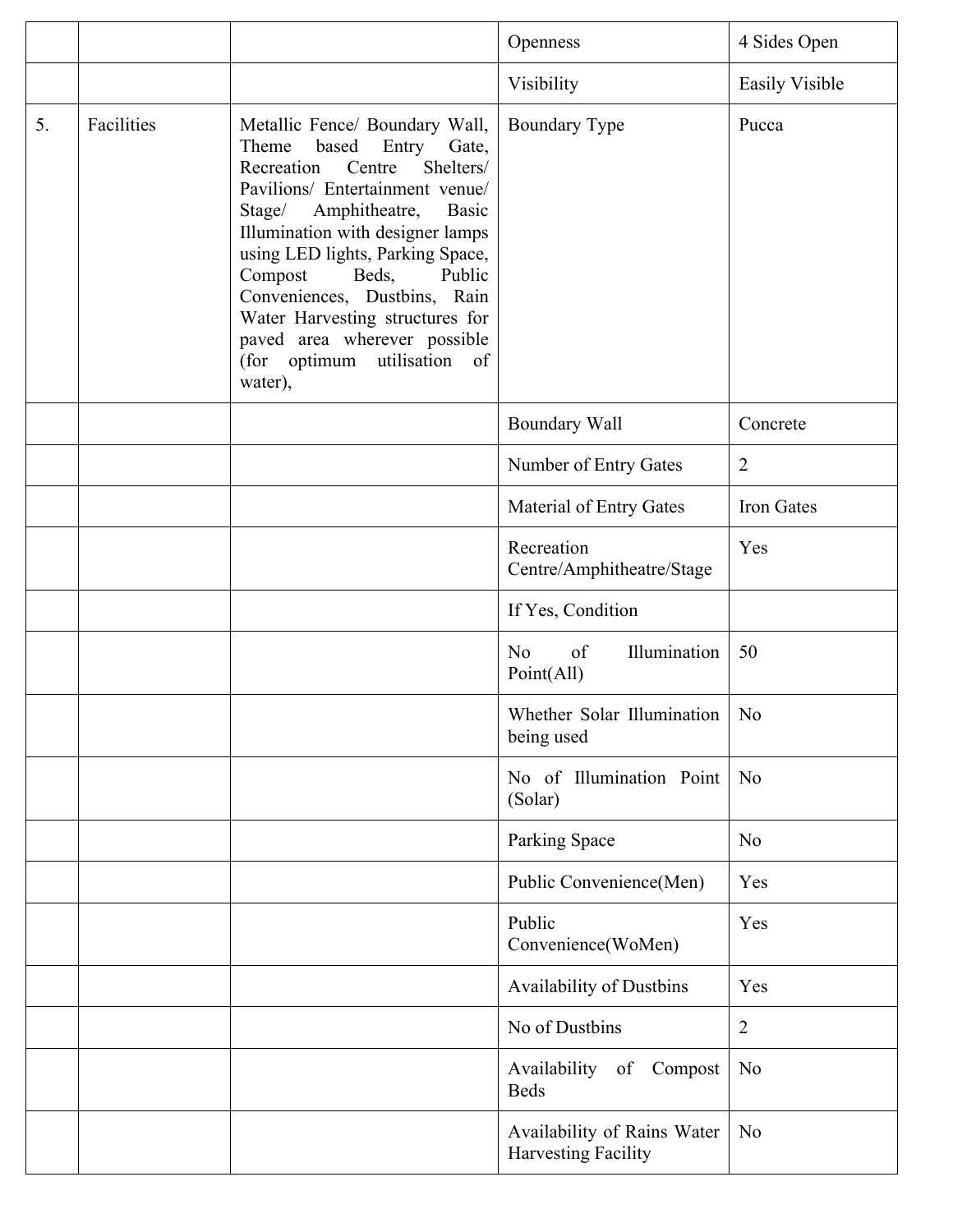| 6. | Sitting or Resting<br>Features                         | Benches, Picnic Tables, Seat<br>walls. Picnic shelters - Semi-<br>Pucca/ Pucca Huts, (equipped<br>with energy efficient solar panels<br>$&$ LED lights)                                                                                | <b>Availability of Benches</b>               | Yes                                |
|----|--------------------------------------------------------|----------------------------------------------------------------------------------------------------------------------------------------------------------------------------------------------------------------------------------------|----------------------------------------------|------------------------------------|
|    |                                                        |                                                                                                                                                                                                                                        | No of Benches                                | 60                                 |
|    |                                                        |                                                                                                                                                                                                                                        | Availability<br>of<br>Picnic<br>Tables       | N <sub>0</sub>                     |
|    |                                                        |                                                                                                                                                                                                                                        | No of Picnic Tables                          | N <sub>0</sub>                     |
|    |                                                        |                                                                                                                                                                                                                                        | Availability of Semi Pucca<br>Huts           | N <sub>o</sub>                     |
|    |                                                        |                                                                                                                                                                                                                                        | No of Semi Pucca Huts                        | N <sub>0</sub>                     |
|    |                                                        |                                                                                                                                                                                                                                        | Whether<br>Huts<br>are<br>Illuminated        | N <sub>0</sub>                     |
|    |                                                        |                                                                                                                                                                                                                                        | Whether Solar Panel Used<br>for Illumination | N <sub>0</sub>                     |
| 7. | Landscaping                                            | 1.1 Flowers, shrubs/ bushes,<br>landscaping, manicured garden<br>and compost beds. Play Squares/<br>Circle integrated with fountains,                                                                                                  | Variety                                      | N <sub>0</sub>                     |
|    |                                                        |                                                                                                                                                                                                                                        | Colour                                       | N <sub>0</sub>                     |
| 8. | Play<br>Set/<br>(for<br><b>Structures</b><br>Children) | General play set, soft ball play<br>area, thing to hang from, slide<br>down, climbing, descending and<br>standing<br>features,<br>swings,<br>blacktop, spring, toys, imaginary<br>play structures, hanging sets $\Box$<br>sea saw etc. | Openness                                     | 4 Sides Open                       |
|    |                                                        |                                                                                                                                                                                                                                        | Visibility                                   | <b>Easily Visible</b>              |
|    |                                                        |                                                                                                                                                                                                                                        | Shared Area                                  | N <sub>o</sub>                     |
|    |                                                        |                                                                                                                                                                                                                                        | Condition                                    | Average                            |
|    |                                                        |                                                                                                                                                                                                                                        | Levelness                                    | Easy accessibility<br>for Children |
|    |                                                        |                                                                                                                                                                                                                                        | Colorfulness                                 | Yes                                |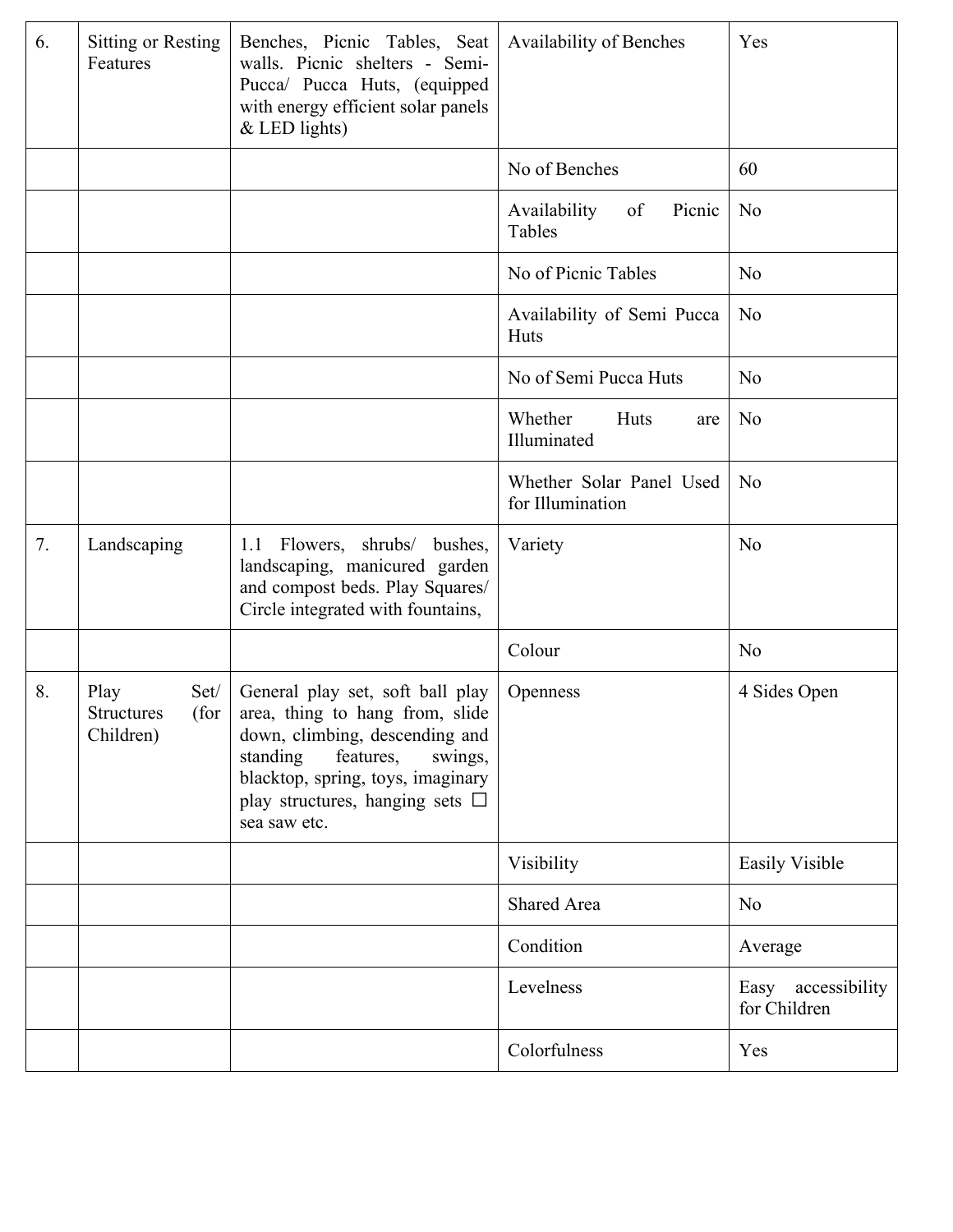| 9. | Play Area (for<br>Adolescent) | Badminton courts, Kabaddi area,<br>kite flying, flying discs, soft ball   flying, flying disc, soft ball<br>tossing area etc. Should be safe<br>$&$ secured for children (High<br>tension line/transformer must be<br>relocated) | General Play Area(kite<br>toss area etc.) | Yes                      |
|----|-------------------------------|----------------------------------------------------------------------------------------------------------------------------------------------------------------------------------------------------------------------------------|-------------------------------------------|--------------------------|
|    |                               |                                                                                                                                                                                                                                  | <b>Badminton Court</b>                    | N <sub>0</sub>           |
|    |                               |                                                                                                                                                                                                                                  | Kabaddi Area                              | N <sub>0</sub>           |
|    |                               |                                                                                                                                                                                                                                  | Condition                                 | Average                  |
|    |                               |                                                                                                                                                                                                                                  | Drainage                                  | <b>Property Drainage</b> |

|                   | Name of the park   |                                                                                                                     | <b>3 - AKSHER VIHAR PARK</b> |                                    |
|-------------------|--------------------|---------------------------------------------------------------------------------------------------------------------|------------------------------|------------------------------------|
| Name of Ward/Zone |                    | $3 -$ ward36                                                                                                        |                              |                                    |
|                   | Category of Park   |                                                                                                                     | <b>Community Park</b>        |                                    |
|                   | Area of Park       |                                                                                                                     | Area - 19380 Sq. M           |                                    |
| <b>Sr</b><br>No.  | <b>Element</b>     | <b>Sub-Elements</b>                                                                                                 | <b>Assessment Parameter</b>  | <b>Response</b>                    |
| 1.                | General Space      | Open/ Green space, landscaped<br>area (manicured etc.), General<br>areas for large organized social<br>interaction. | <b>Population Catered</b>    | 10000 (approx.)<br>Persons (Aprox) |
|                   |                    |                                                                                                                     | Condition                    | Average                            |
|                   |                    |                                                                                                                     | Flatness                     | Completely Flat                    |
|                   |                    |                                                                                                                     | Proximity to Water Areas     | Yes                                |
| 2.                | Paved Pathways     | <b>Existence and Surface</b>                                                                                        | Existence                    | No                                 |
|                   |                    |                                                                                                                     | Condition                    | N <sub>o</sub>                     |
|                   |                    |                                                                                                                     | Width                        | N <sub>o</sub>                     |
|                   |                    |                                                                                                                     | Flatness                     | <b>Completely Flat</b>             |
|                   |                    |                                                                                                                     | Obstruction                  | N <sub>o</sub>                     |
|                   |                    |                                                                                                                     | Shaded Area                  | N <sub>o</sub>                     |
| 3 <sub>1</sub>    | <b>Water Areas</b> | (Shallow<br>Water<br>Areas<br>Waterbodies for children, ponds,<br>streams, fountains)                               | Average size                 | N <sub>o</sub>                     |
|                   |                    |                                                                                                                     | <b>Water Quality</b>         | N <sub>o</sub>                     |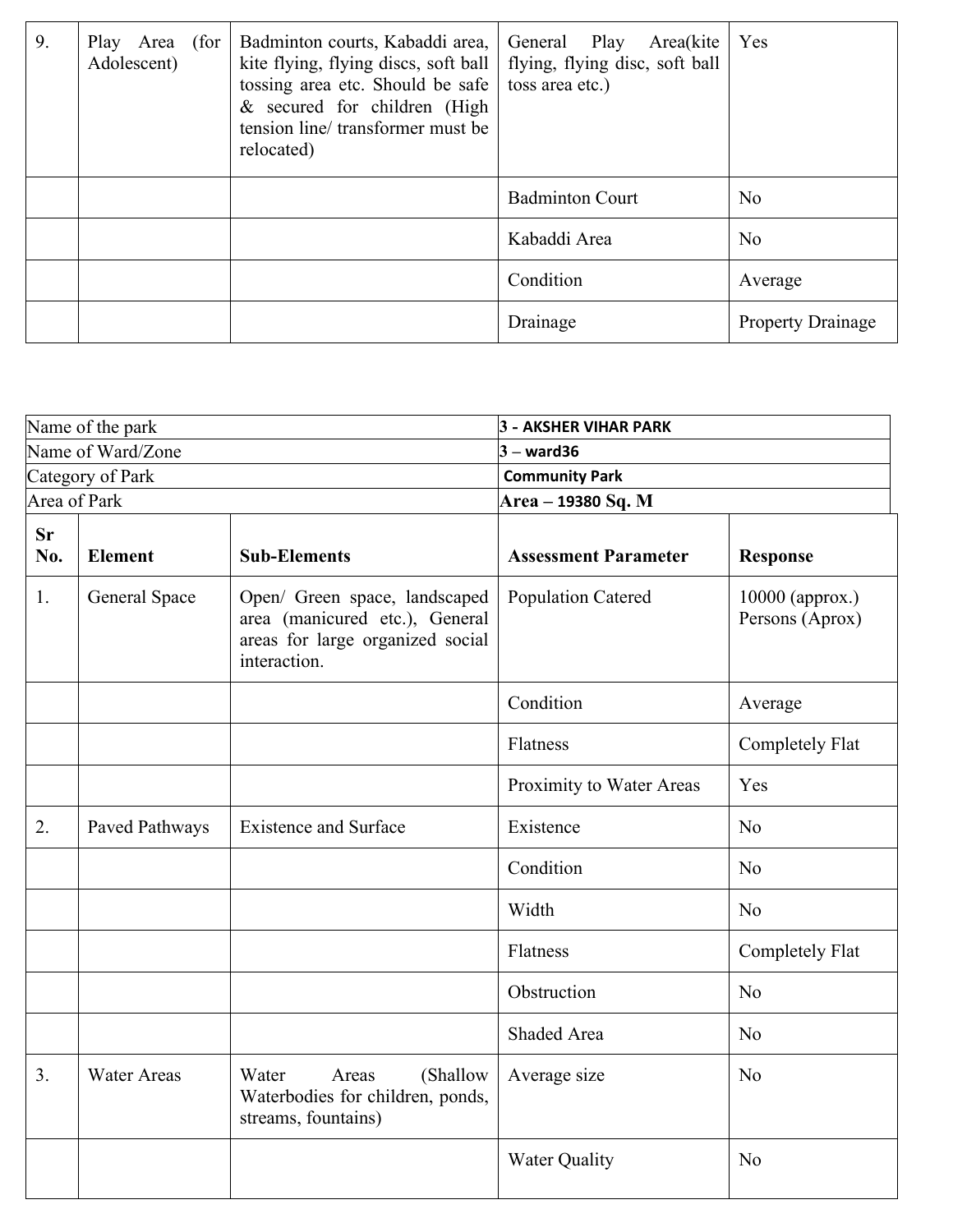|    |                              |                                                                                                                                                                                                                                                                                                                                                                                                                                                | Movement                                           | N <sub>o</sub>             |
|----|------------------------------|------------------------------------------------------------------------------------------------------------------------------------------------------------------------------------------------------------------------------------------------------------------------------------------------------------------------------------------------------------------------------------------------------------------------------------------------|----------------------------------------------------|----------------------------|
| 4. | Eating/ Drinking<br>features | Drinking water facilities, picnic<br>areas, vending. Tubewell, Space<br>for Vendors $\Box$ local snacks, ice<br>cream kiosks.                                                                                                                                                                                                                                                                                                                  | Availability of Drinking<br>features               | N <sub>o</sub>             |
|    |                              |                                                                                                                                                                                                                                                                                                                                                                                                                                                | <b>Supply Source</b>                               | N <sub>0</sub>             |
|    |                              |                                                                                                                                                                                                                                                                                                                                                                                                                                                | Availability<br>of<br>Eating<br>Features           | N <sub>o</sub>             |
|    |                              |                                                                                                                                                                                                                                                                                                                                                                                                                                                | Condition                                          | Bad                        |
|    |                              |                                                                                                                                                                                                                                                                                                                                                                                                                                                | Flatness                                           | Completely Flat            |
|    |                              |                                                                                                                                                                                                                                                                                                                                                                                                                                                | Openness                                           | 4 Sides Open               |
|    |                              |                                                                                                                                                                                                                                                                                                                                                                                                                                                | Visibility                                         | <b>Easily Visible</b>      |
| 5. | Facilities                   | Metallic Fence/ Boundary Wall,<br>Theme<br>based<br>Entry<br>Gate,<br>Recreation<br>Shelters/<br>Centre<br>Pavilions/ Entertainment venue/<br>Amphitheatre,<br>Stage/<br><b>Basic</b><br>Illumination with designer lamps<br>using LED lights, Parking Space,<br>Compost<br>Beds,<br>Public<br>Conveniences, Dustbins, Rain<br>Water Harvesting structures for<br>paved area wherever possible<br>utilisation<br>(for optimum<br>of<br>water), | <b>Boundary Type</b>                               | Pucca                      |
|    |                              |                                                                                                                                                                                                                                                                                                                                                                                                                                                | Boundary Wall                                      | boundary<br>Damage<br>wall |
|    |                              |                                                                                                                                                                                                                                                                                                                                                                                                                                                | Number of Entry Gates                              | $\overline{2}$             |
|    |                              |                                                                                                                                                                                                                                                                                                                                                                                                                                                | Material of Entry Gates                            | Iron Gates                 |
|    |                              |                                                                                                                                                                                                                                                                                                                                                                                                                                                | Recreation<br>Centre/Amphitheatre/Stage            | Yes                        |
|    |                              |                                                                                                                                                                                                                                                                                                                                                                                                                                                | If Yes, Condition                                  |                            |
|    |                              |                                                                                                                                                                                                                                                                                                                                                                                                                                                | Illumination<br>of<br>N <sub>0</sub><br>Point(All) | N <sub>0</sub>             |
|    |                              |                                                                                                                                                                                                                                                                                                                                                                                                                                                | Whether Solar Illumination<br>being used           | N <sub>o</sub>             |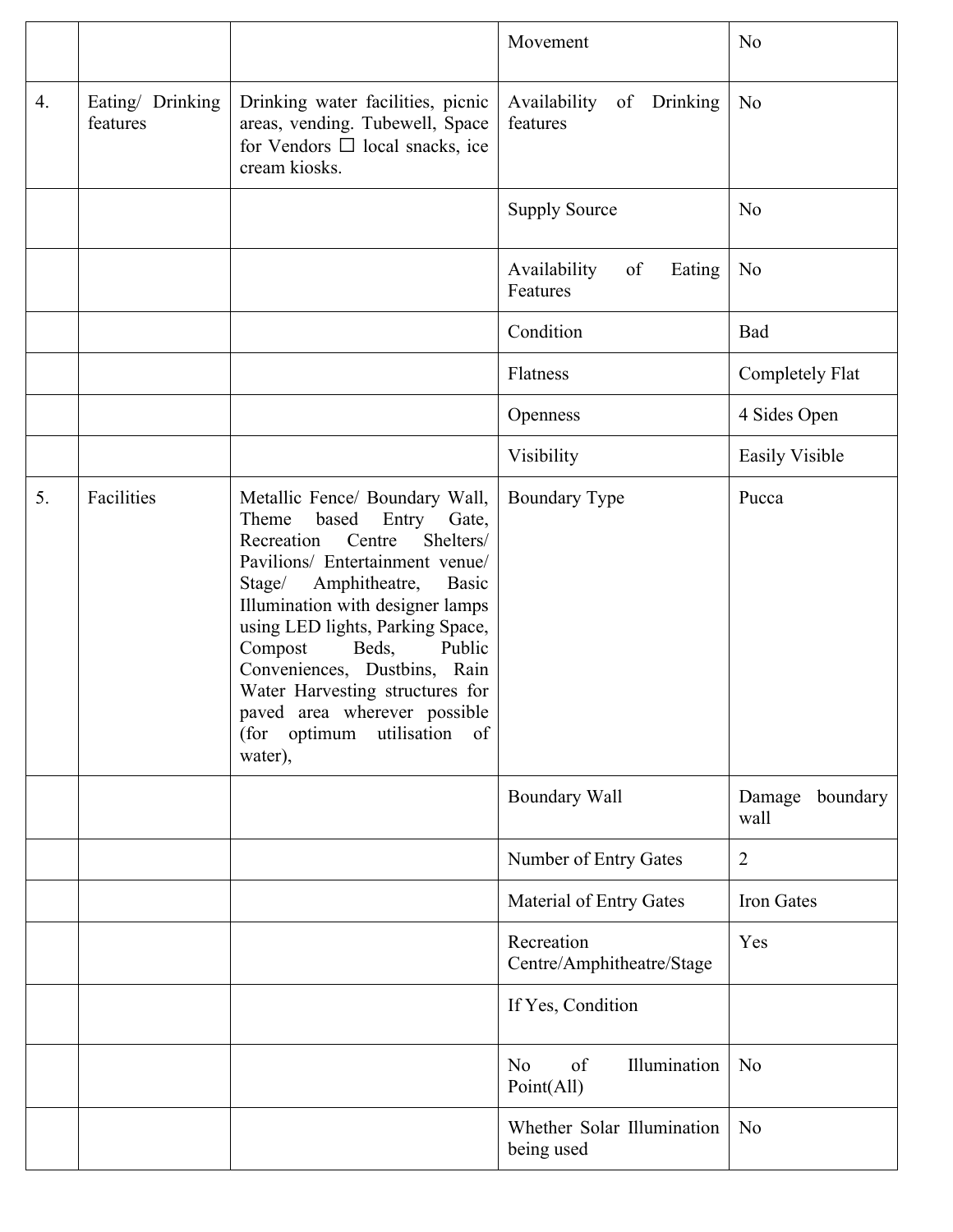|    |                                |                                                                                                                                                         | No of Illumination Point<br>(Solar)                | N <sub>0</sub> |
|----|--------------------------------|---------------------------------------------------------------------------------------------------------------------------------------------------------|----------------------------------------------------|----------------|
|    |                                |                                                                                                                                                         | Parking Space                                      | N <sub>0</sub> |
|    |                                |                                                                                                                                                         | Public Convenience(Men)                            | N <sub>o</sub> |
|    |                                |                                                                                                                                                         | Public<br>Convenience(WoMen)                       | N <sub>o</sub> |
|    |                                |                                                                                                                                                         | <b>Availability of Dustbins</b>                    | N <sub>o</sub> |
|    |                                |                                                                                                                                                         | No of Dustbins                                     | N <sub>o</sub> |
|    |                                |                                                                                                                                                         | Availability of Compost<br><b>Beds</b>             | N <sub>o</sub> |
|    |                                |                                                                                                                                                         | Availability of Rains Water<br>Harvesting Facility | N <sub>o</sub> |
| 6. | Sitting or Resting<br>Features | Benches, Picnic Tables, Seat<br>walls. Picnic shelters - Semi-<br>Pucca/ Pucca Huts, (equipped<br>with energy efficient solar panels<br>$&$ LED lights) | Availability of Benches                            | N <sub>o</sub> |
|    |                                |                                                                                                                                                         | No of Benches                                      | N <sub>0</sub> |
|    |                                |                                                                                                                                                         | Picnic<br>Availability<br>of<br>Tables             | N <sub>o</sub> |
|    |                                |                                                                                                                                                         | No of Picnic Tables                                | N <sub>o</sub> |
|    |                                |                                                                                                                                                         | Availability of Semi Pucca<br>Huts                 | N <sub>o</sub> |
|    |                                |                                                                                                                                                         | No of Semi Pucca Huts                              | N <sub>o</sub> |
|    |                                |                                                                                                                                                         | Whether<br>Huts<br>are<br>Illuminated              | N <sub>o</sub> |
|    |                                |                                                                                                                                                         | Whether Solar Panel Used<br>for Illumination       | N <sub>o</sub> |
| 7. | Landscaping                    | Flowers, shrubs/ bushes,<br>1.1<br>landscaping, manicured garden<br>and compost beds. Play Squares/<br>Circle integrated with fountains,                | Variety                                            | N <sub>o</sub> |